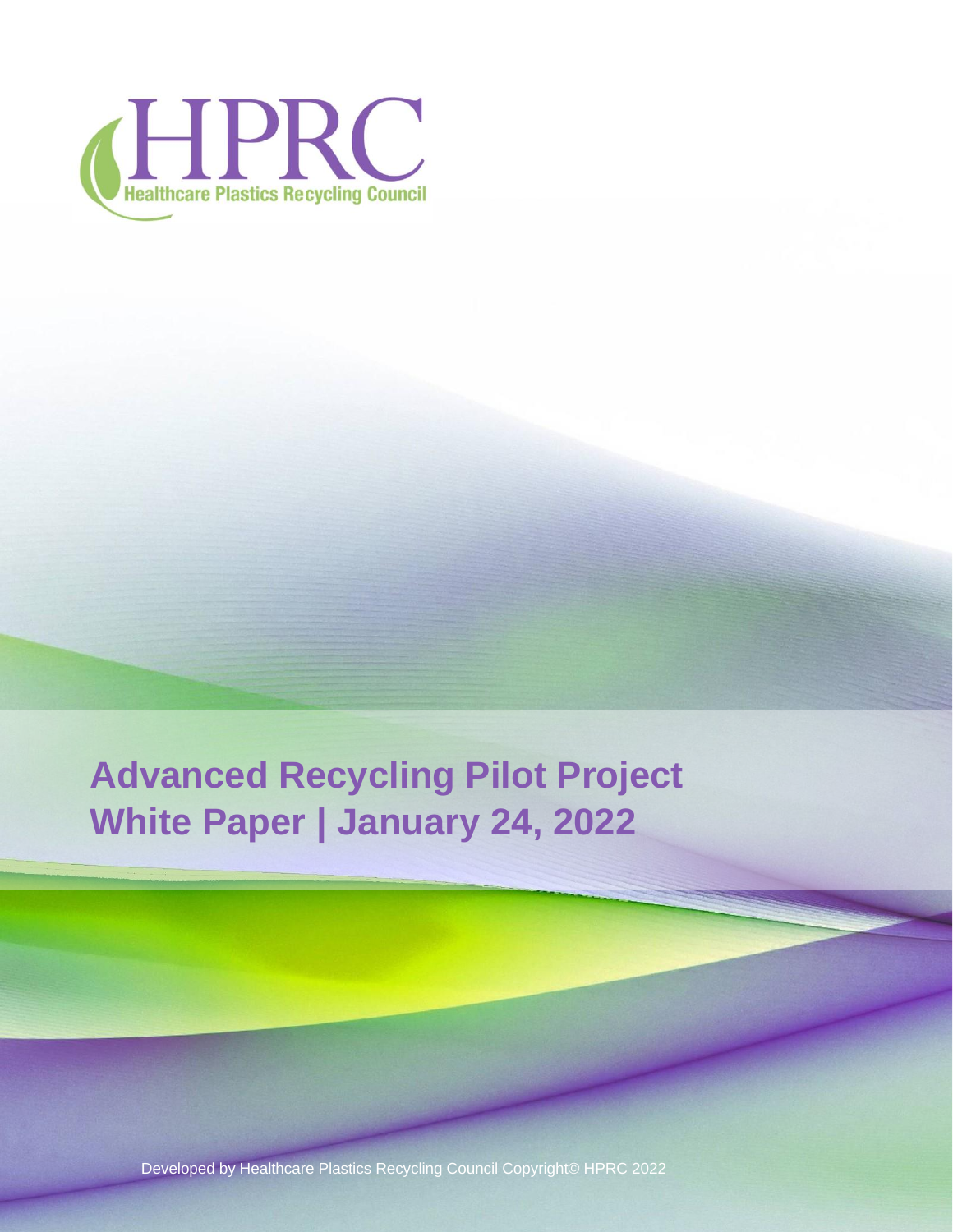## **Table of Contents**

| L.   |  |
|------|--|
| А.   |  |
| i.   |  |
| ii.  |  |
| iii. |  |
| B.   |  |
| i.   |  |
| ii.  |  |
| iii. |  |
| iv.  |  |
| Ⅱ.   |  |
| А.   |  |
| В.   |  |
| III. |  |
| Α.   |  |
| В.   |  |
| i.   |  |
| ii.  |  |
| iii. |  |
| iv.  |  |
| V.   |  |
| vi.  |  |
| vii. |  |
| C.   |  |
| D.   |  |
| i.   |  |
| ii.  |  |
| IV.  |  |
| V.   |  |
| А.   |  |
| i.   |  |
| VI.  |  |

**Appendices**<br>Appendix 1: Table Summary of Samples<br>Appendix 2: Terminology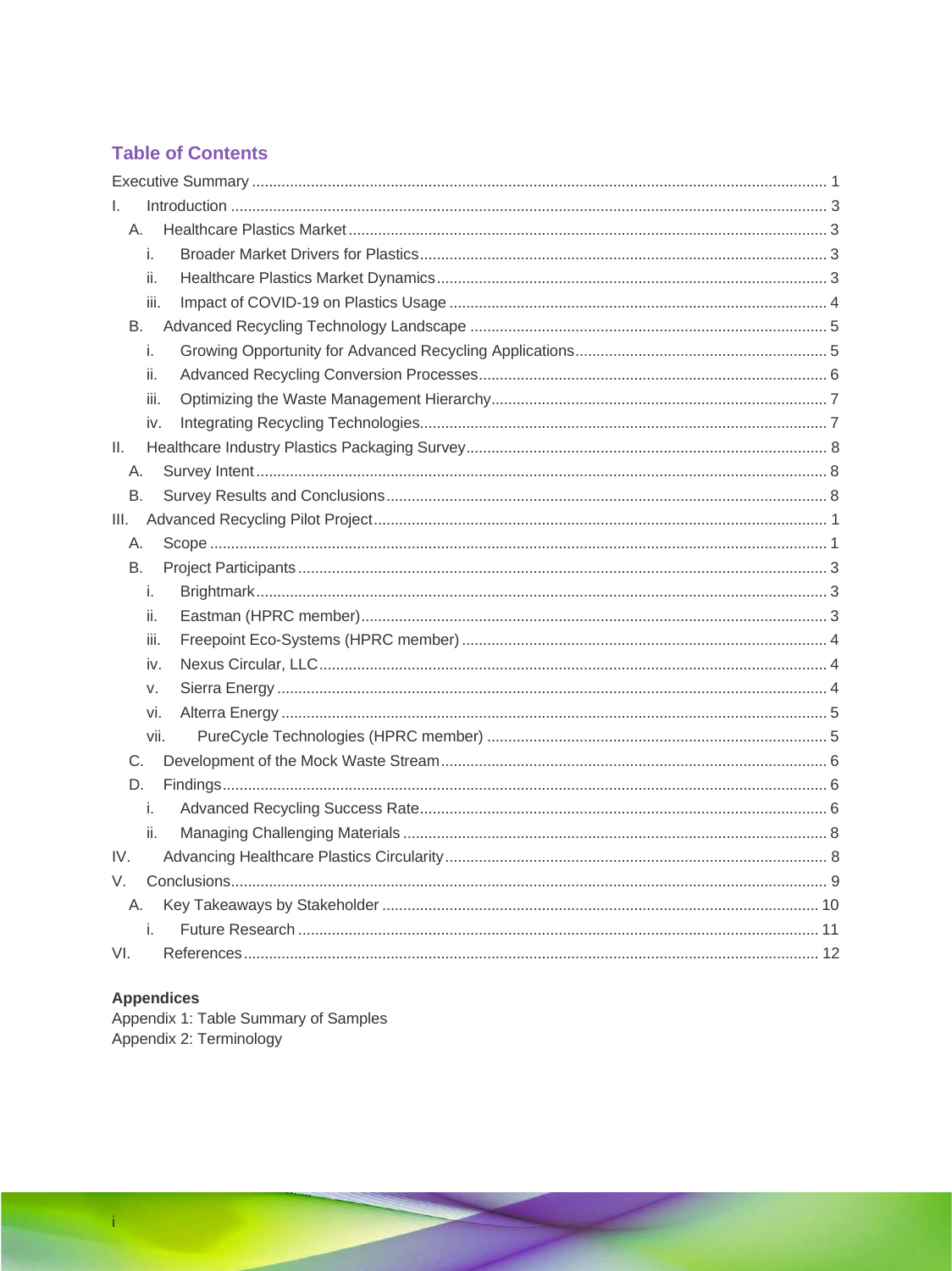## <span id="page-2-0"></span>**Executive Summary**

#### **About the Healthcare Plastics Recycling Council**

The **[Healthcare Plastics Recycling Council](https://www.hprc.org/about-hprc)** (HPRC) is a private technical coalition of industry peers across the healthcare, recycling, and waste management industries seeking to improve recyclability of plastic products and packaging in healthcare, while recognizing that reduction and reuse initiatives have a higher priority in the waste hierarchy and efforts in these areas must continue.

#### **HPRC's Vision for Advanced Recycling and Circularity**

[HPRC's mission](https://www.hprc.org/about-hprc) is to collaborate [across the value network](https://www.hprc.org/solutions) to inspire and enable the healthcare community to implement viable, safe, and cost-effective recycling solutions for plastic products and packaging used in the delivery of healthcare. HPRC is committed to advancing a [circular economy](https://www.hprc.org/circularity-for-healthcare-plastics) where recycled materials are used to create like or better products.

#### **2021 Advanced Recycling Pilot Project**

Building on insights from the [2020 Advanced Recycling initiatives](https://www.hprc.org/advanced-recycling-white-paper) and the 2019 [Flexibles Recyclability](https://www.hprc.org/flexibles-recycling-pilot)  [Assessment Pilot project,](https://www.hprc.org/flexibles-recycling-pilot) HPRC embarked on the **2021 Advanced Recycling Pilot Project** to better understand the suitability of a mixed stream of healthcare plastics as a feedstock for different advanced recycling technologies. The goal of this work is to uncover new recycling opportunities that will reduce landfill waste, carbon emissions associated with creating virgin plastic, and reliance on fossil fuels ultimately enabling greater material circularity. Identifying opportunities for circularity is especially important at this time when the use of plastic is critical to being able to deliver cost-effective global healthcare.

Through this project, advanced recyclers that participated in HPRC's earlier research conducted a handson assessment of clean healthcare plastic packaging to determine compatibility with their technologies. Also included in this project were bioprocessing containers used in the biopharma industry that generate a plastic waste stream. These containers were included in this project given their similarity to healthcare plastic packaging materials and the increased usage of these containers for vaccine production in response to the COVID-19 pandemic. The project incorporated a variety of advanced recycling technologies and demonstrates the complementary nature of the different technologies, as well as the opportunities for material circularity within the healthcare industry and across related sectors such as the biopharma industry.

This white paper is intended for hospitals, medical product manufacturers, and advanced recyclers; its findings represent a significant step forward in understanding opportunities and challenges associated with recycling plastic materials commonly found in real-world healthcare settings. Based on this research, HPRC concludes that healthcare plastics are a viable and valuable feedstock for a variety of advanced recycling technologies. Because of advanced recycling's ability to handle material streams that are incompatible or difficult to handle with mechanical recycling, HPRC continues to view advanced recycling as a complementary solution to mechanical recycling.

#### **Summary of Takeaways by Stakeholder**

#### *Hospitals*

- Plastics provide unique benefits and are essential for delivering cost-effective, successful outcomes in healthcare settings; a robust recycling strategy is critical to helping reduce the environmental impacts of healthcare plastics.
- Ninety percent of the healthcare plastics evaluated in this study can be processed using one or more advanced recycling technologies.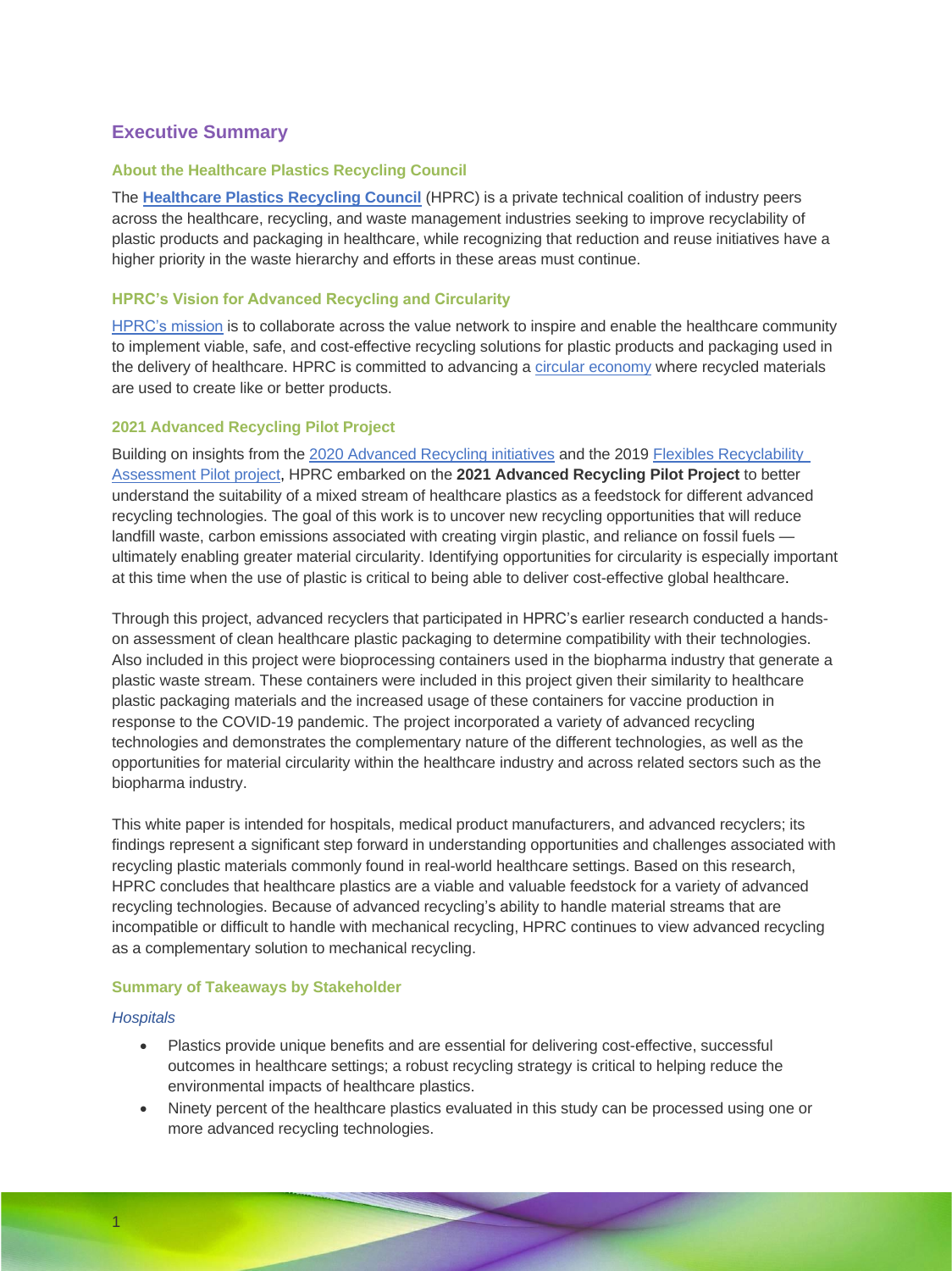• Possible barriers to advanced recycling in healthcare settings are expected to be similar to those found with mechanical recycling and include space limitations for collection, competing staff priorities, and education required to enable effective collection of materials.

#### *Medical Product Manufacturers*

- Plastic healthcare packaging plays an essential role in delivering a safe, sterile, and effective product to the customer in a cost-effective manner.
- "Designing for recyclability" includes avoiding the use of materials that negatively impact yields of advanced recycling processes. For example, nylon and paper reduce the yield of output for the advanced recycling processes examined in this white paper, which increases recycling costs and makes circularity more expensive.
- Use of PVC, which provides uniquely beneficial functionality in healthcare settings, should be limited when possible, as it contaminates materials outputs and most advanced recycling technologies can only tolerate it at low levels in mixed waste streams due to its corrosive properties.

## *Advanced Recyclers*

- A typical mixed stream of healthcare plastic packaging materials is an acceptable feedstock for many advanced recycling technologies. Bioprocessing container plastic waste is a similar material and would be a compatible feedstock when combined with healthcare plastic packaging materials.
- Advanced recyclers can help promote and drive viability of processing real-world mixed plastic waste streams from hospitals by focusing on the impact of various materials on yield, communicating about acceptable levels of difficult-to-recycle materials in a mixed stream, and providing guidance for medical manufacturing and healthcare industries.
- Innovations that expand the range of acceptable feedstocks for advanced recycling should aim to increase yields and circularity while maintaining safety and performance imperatives.
- Advanced recycling processes should seek to maximize material circularity in order to reduce landfill waste, reduce carbon emissions associated with creating virgin plastic, and reduce reliance on fossil fuels.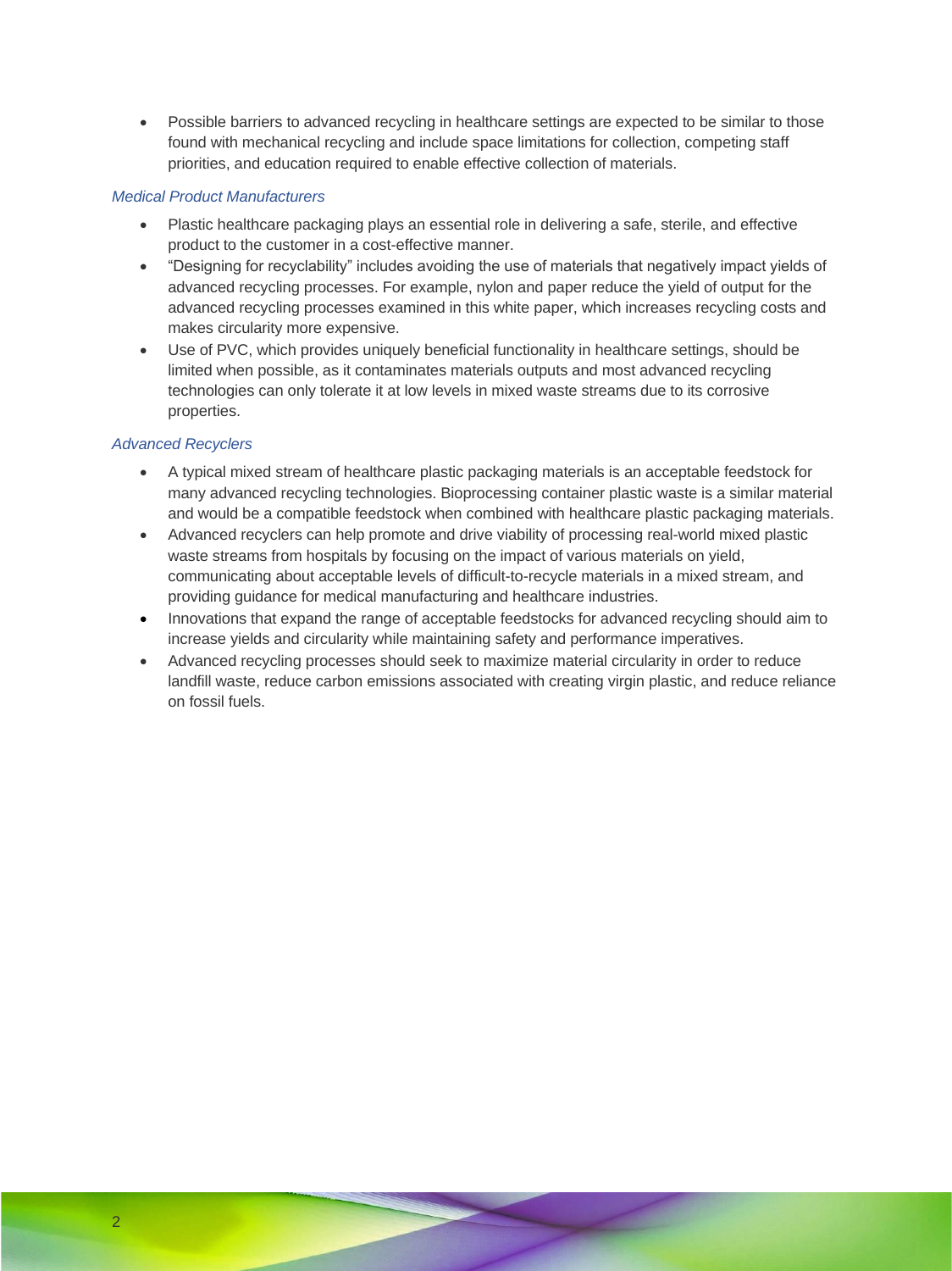## <span id="page-4-0"></span>**I. Introduction**

## <span id="page-4-1"></span>**A. Healthcare Plastics Market**

## <span id="page-4-2"></span>**i. Broader Market Drivers for Plastics**

Demand for plastics, including consumer products made from recycled plastic materials, continues to increase. With large global brands, retailers, and manufacturers making commitments around plastics circularity, the use of recycled materials, recyclable content, and the recovery of plastic materials is expected to continue rising. Worldwide demand for chemicals, including petrochemicals used to make plastics, is expected to rise by approximately 40 percent by 2030 (ExxonMobil 2020 Annual Report n.d.), and current projections suggest that by 2030, there will be demand for 5 to 7.5 million metric tons of recycled plastic content for use in creating new products (Closed Loop Partners 2021). Market growth may be also be influenced by future legislation requiring manufacturers to pay for waste or incorporate recycled materials into their products.

Growing demand for plastic feedstock, combined with increasing public pressure to reduce dependency on fossil fuels and waste that goes to landfills or incinerators, has prompted more focused efforts to promote plastics recycling. Public attention to climate issues has intensified accountability of the fossil fuel industry — the source of virgin plastic feedstock. For example, in 2021, Harvard University, whose endowment tops U.S. universities at \$41 billion, joined other prestigious learning institutions committed to ending all investments in fossil fuels, while shareholders of Chevron, ExxonMobil, and Shell took bold steps to hold those companies responsible for their climate impacts (Meredith 2021). A few months later, ExxonMobil announced plans to build its first large-scale plastic waste advanced recycling facility, expected to be among the largest in North America (ExxonMobil to build its first large-scale plastic waste advanced recycling facility 2021).

Despite powerful market factors, supply of recycled plastics is lagging, with the available supply of recycled plastics currently meeting just six percent of real demand —and apparently stuck at that level (Closed Loop Partners 2021).

#### <span id="page-4-3"></span>**ii. Healthcare Plastics Market Dynamics**

Over the past 150 years, an increasing variety of plastics has been developed to meet the exacting standards of healthcare applications. The global medical plastics market is currently worth U.S. \$22.26 billion, or 2 percent of total plastics production by value, and is growing by 6.1 percent per year. The U.S. consumes around 40 percent of medical devices manufactured globally, followed by Europe at around 30 percent and Japan at around 10 percent (Weeda 2021).

The healthcare industry is uniquely dependent on specialized single-use plastic products and packaging to cost-effectively ensure sterile environments and prevent the spread of disease



*Figure 1: Medical Supplies Packaged in Sterile Plastic Pouches*

and infection (**Figure 1**). While the recycling process is considered less complex and more ubiquitous for materials such as paper, metal, glass, and widely recycled plastics such as beverage bottles and food containers, it is more challenging where healthcare plastics are concerned due to the composition of those materials.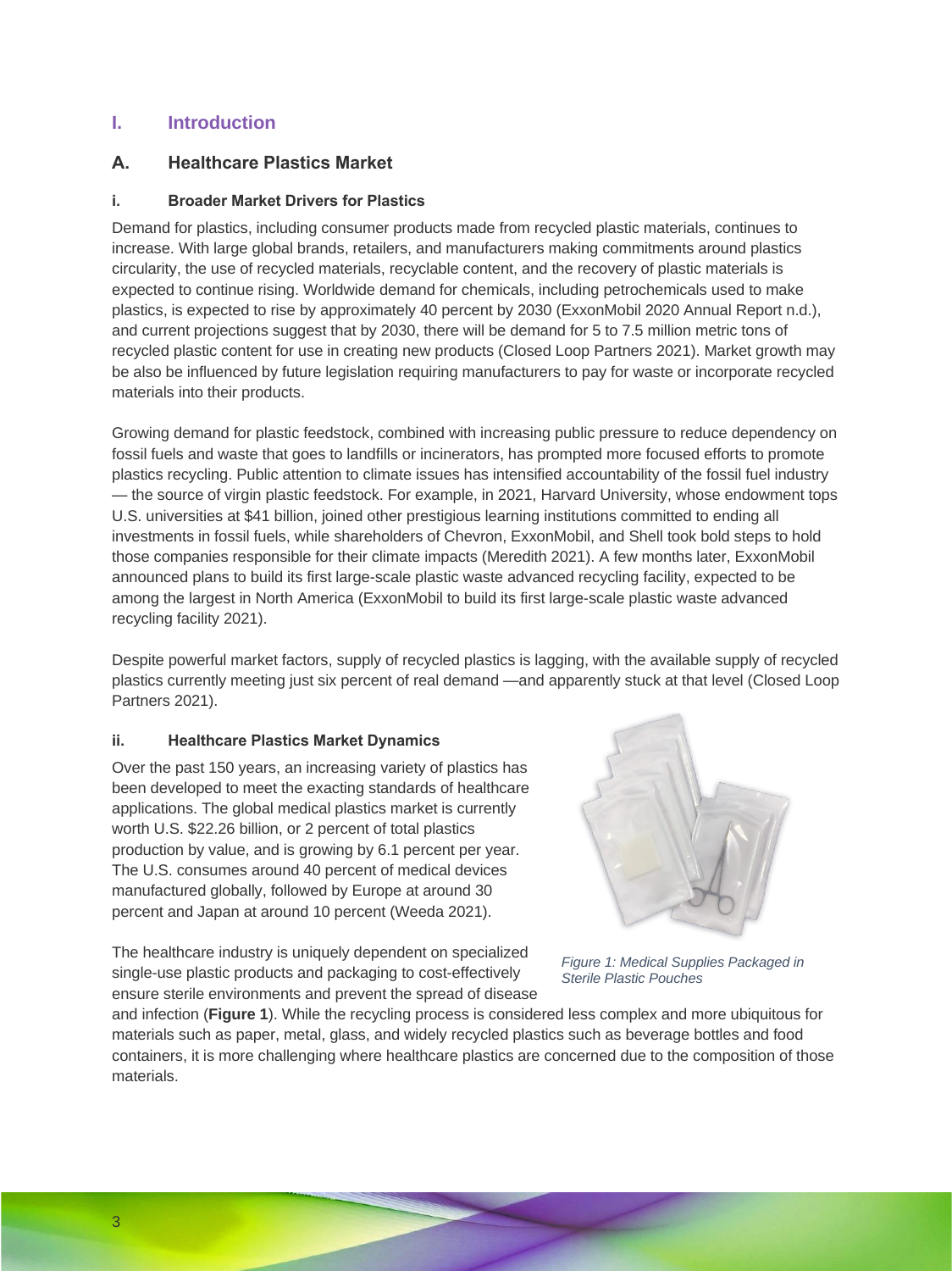

*Figure 2: Healthcare Worker Opening Sterile Plastic Packaging*

In response to growing awareness of the environmental impacts of plastics and associated market drivers, plastic products are increasingly being designed with recyclability in mind. HPRC has published [Design Guidelines for Optimal Hospital Plastics Recycling](https://40864656-dd71-4c8a-a82d-dffa36a152a5.filesusr.com/ugd/49d7a0_16dc3540ea004c21bf72a7ae19f6f7f0.pdf) to aid manufacturers in using materials and adopting practices that enhance recyclability of their products and packaging. HPRC has also worked to help hospitals set up plastics recycling programs through its [HospiCycle program,](https://www.hprc.org/hospicycle) a free online resource specifically developed for healthcare professionals. The program includes tools and guidance that outline how to establish a hospital plastics recycling program and address associated logistical challenges.

However, the plastics recycling industry has been experiencing great changes since 2018 when China enacted its National Sword policy banning the importation of certain types of solid waste and setting strict contamination limits on recyclable materials (Center for EcoTechnology

2018). In addition, recent oil price fluctuations have created greater complexity with changing virgin plastic prices. Changes in the recycling market challenge recycling programs with frequently changing requirements in response to a changing market. In addition, there continue to be gaps in the knowledge of hospital staff. For example, hospital staff may not be aware that uncontaminated plastic waste from sterile operating room set-up **(Figure 2)** is often recyclable. These knowledge barriers, along with the rapidly changing recycling industry, have limited the amount of healthcare plastics currently being recycled.

## <span id="page-5-0"></span>**iii. Impact of COVID-19 on Plastics Usage**

In 2020, the emergence of COVID-19 caused a global spike in the healthcare industry's already heavy use of plastics, including personal protective equipment (PPE) such as masks, gloves, and gowns made with plastic materials. The United Nations Environment Program estimates the pandemic has generated about 7.5 pounds of COVID-related medical waste per person per day worldwide (Ives 2021). Prior to the pandemic, plastics have been estimated to account for 30 percent of all healthcare waste, or about 1.7 million tons annually (Rizan, et al. 2020).

In addition to continued demand for PPE in response to the pandemic, the development and delivery of tests and vaccines has relied on single-use plastics for pharmaceutical and bioprocessing needs. Nearly ten billion COVID-19 vaccine doses had been manufactured and administered



*Figure 3: Sterile Syringes*

worldwide by the end of 2021 (More Than 9.94 Billion Shots Given: Covid-19 Tracker n.d.), with individual doses using a syringe and multiple doses using vials and packaging (Barndollar 2021) **(Figure 3)***.* Some experts estimated pre-COVID that 30,000 tons of biopharma single-use products were disposed to landfill or incineration every year (Macdonald 2019). A key component of that waste stream is bioprocess containers **(Figure 4)** used in vaccine production. These containers are multi-layer plastic film container systems, very similar to the multi-layer plastic materials used for healthcare packaging. Due to the complex composition and single-use application of bioprocessing containers, advanced recycling will be essential for managing this type of waste.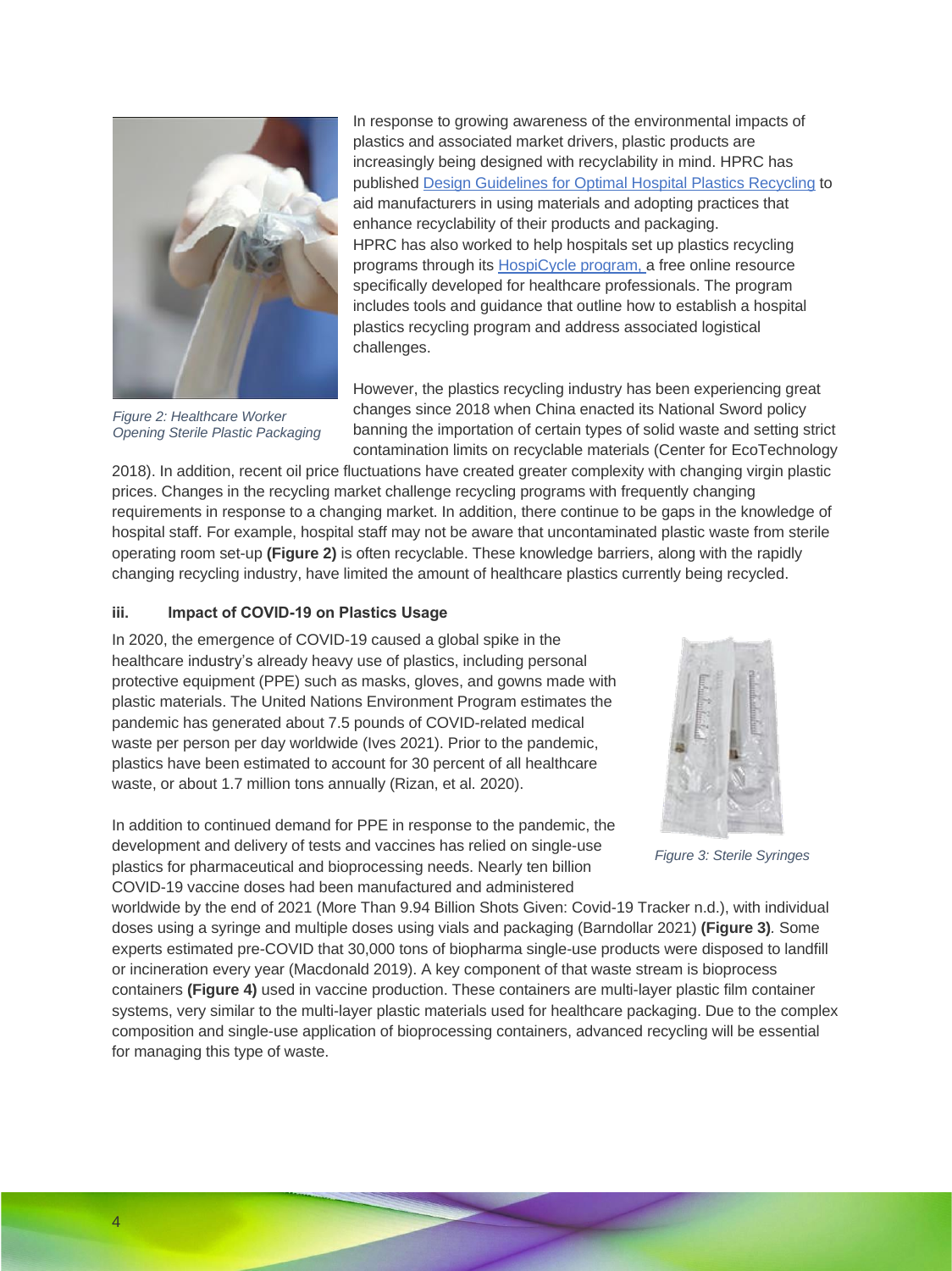

*Figure 4: Thermo Scientific™2D and 3D BioProcess Containers*

Single-use bioprocessing systems are favored in many processes due to numerous benefits including scalability and ease of integration with other systems. They can be cost-effective alternatives to conventional stainless-steel systems. They also bolster operational efficiencies leading to reduction in water consumption, crosscontamination; and time required for setup, maintenance, and validation. Industry associations such as the [Bio-Process Systems Alliance](https://bpsalliance.org/) continue to research and drive initiatives related to sustainable engineering; circularity; and lifecycle management in the biopharma industry.

## <span id="page-6-0"></span>**B. Advanced Recycling Technology Landscape**

While recycling in various forms dates back to ancient times, modern recycling gained acceptance in the 1970s as an extension of the environmental movement and anti-pollution campaigns (Eschner 2017). Today, the most common types of recycling are mechanical processes that pelletize recyclable materials, with pellets then reconstituted into new products. The efficiency of these processes varies by material, but for plastics this process generally degrades the performance of the material due to the shortening of polymer chains and introduction of contaminants. Mechanical recycling processes require relatively pure streams of materials, creating logistical challenges in collecting and sorting materials in a way that is efficient and economical.

In contrast, advanced recycling technologies use more complex processes to solve the two primary problems associated with mechanical recycling of plastics: (1) reduced yield due to incorrect sorting and (2) degradation of the performance of material output. Advanced recycling is defined as a broad range of processes that use primarily chemical rather than mechanical means to transform materials from a finished state back into more basic raw materials (Baca 2021). This not only allows for more options to achieve material circularity, but also enables higher control of finished product quality such that outputs can be indistinguishable from virgin plastics derived from fossil fuels.

The ability to create recycled materials that perform like virgin materials widens the potential market for products made with recycled content. The collective vision of the advanced recycling industry is to ensure that valuable materials that cannot currently be recovered in mechanical recycling processes can be recovered by other means, rather than ending up in landfills, in incinerators, or as environmental pollutants.

## <span id="page-6-1"></span>**i. Growing Opportunity for Advanced Recycling Applications**

Over the past year, brands, retailers, and manufacturers around the world have made commitments to source substantial portions of their plastic demand from recycled sources. Collectively, this demand will far exceed the existing supply of recycled material, driving the need for new investment (Closed Loop Partners 2021). By 2030, as much as one-third of total plastics demand could be met by recycled plastics rather than plastics created from virgin oil and gas feedstocks, with half of that coming from recycled materials generated by advanced recycling processes (Hundertmark, et al. 2018).

To meet this demand, advanced recyclers need access to high-quality plastic feedstock. If it could be collected and sorted economically, the high-quality plastic materials used in healthcare products and packaging would provide a rich source of advanced recycling feedstock. In 2021, numerous advanced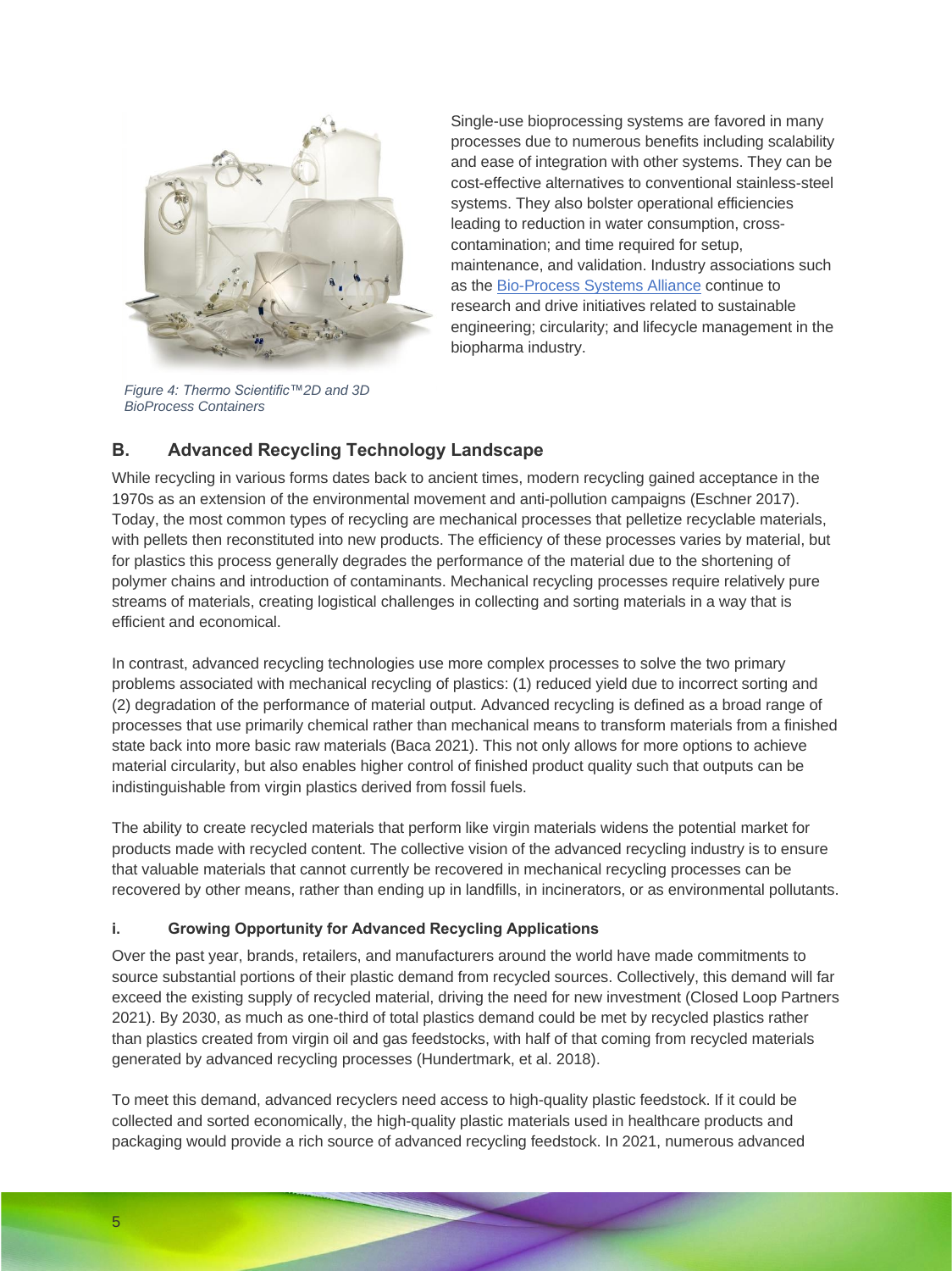recycling leaders including Alterra Energy, Eastman, and Freepoint Eco-Systems made announcements regarding new facilities and increased reach of their offerings.

#### <span id="page-7-0"></span>**ii. Advanced Recycling Conversion Processes**

Advanced recycling conversion processes are generally divided into three categories:

#### *Purification*

Purification is a process that uses solvents to separate plastic polymers from additives, colorant, odor, and other resins. Purified polymers can then be turned into new plastics. This technology generally requires segregated and single streams of specific plastic types. For example, PureCycle Technologies uses purification technology to convert polypropylene (PP) plastic waste into a recycled polypropylene product.

#### *Decomposition/Depolymerization*

Decomposition/depolymerization involves chemical processes that break the molecular bonds of plastics into monomers and intermediates. Similar to purification, the inputs are generally single plastic types, and the end products can be used to make new plastics.

There are three methods of decomposition: biological, chemical, and thermal. Eastman uses glycolysis, a form of decomposition, to take polyester plastic waste derived from polyethylene terephthalate (PET) bottles and textiles and turn it into monomers that can be used to manufacture new plastic products. Starting in 2023, Eastman will use another type of decomposition called methanolysis to do the same with a much broader range of polyesters.

#### *Thermal Conversion*

Thermal conversion returns plastics to their most basic petrochemical building blocks by applying high temperatures to break molecular bonds. The resulting products from these processes are liquid and gaseous hydrocarbons that can be used for fuels and as raw materials for the circular repolymerization of new plastics.

Pyrolysis and gasification are two types of thermal conversion technologies commonly used in advanced recycling processes. These technologies use heat in a precisely controlled environment to break chemical bonds and convert plastic waste into liquid and gaseous products. A rich mixture of gaseous hydrocarbons and carbon oxides, commonly called syngas, is a common output from both of these technologies. Although syngas is often used as a combustible fuel, many companies use syngas for the production of durable materials.

Thermal conversion can process more complex mixtures of plastic/polymer types, which is an advantage over purification and decomposition/depolymerization technologies. Alterra Energy recycles using a process called thermochemical liquefaction to produce plastics, waxes, and fuels. Brightmark, Freepoint, Alterra, and Nexus Circular all employ pyrolysis technologies that enable them to produce a similar output. Sierra Energy and Eastman process mixed plastic waste by gasification into syngas. Eastman uses this feedstock to produce cellulosic materials used in products like eyewear, apparel, and cosmetic packaging. Sierra Energy uses syngas to produce recycled fuels.

*More background on the advanced recycling technology landscape can be found in HPRC's 2020 white paper, [Advanced Recycling of](https://www.hprc.org/advanced-recycling-white-paper)  [Healthcare Plastics: An](https://www.hprc.org/advanced-recycling-white-paper)  [Opportunity for](https://www.hprc.org/advanced-recycling-white-paper)  [Circularity.](https://www.hprc.org/advanced-recycling-white-paper)*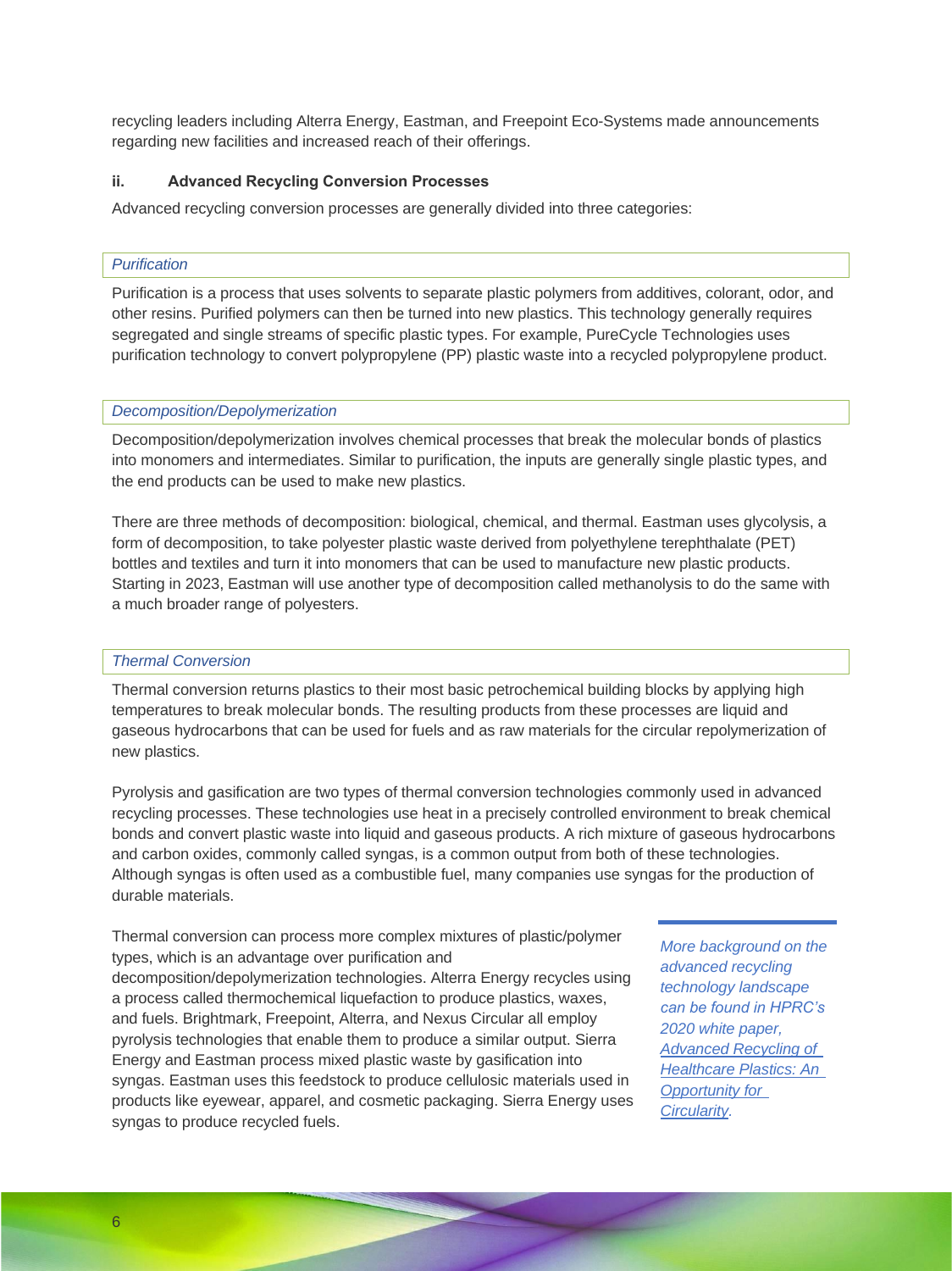## <span id="page-8-0"></span>**iii. Optimizing the Waste Management Hierarchy**

With promising opportunities to dramatically reduce plastic waste sent to landfill, advanced recycling technologies should be evaluated in the context of other methods of raw material production. Focusing on the recycling process alone, traditional mechanical recycling technologies are typically more energy efficient than advanced recycling processes. However, resins produced from advanced recycling generally have lower environmental impacts than corresponding virgin resins, as measured by natural resource and water consumption (Closed Loop Partners 2021). They also recycle a wider range of inputs than mechanical recycling processes, allowing them to process materials that would have been landfilled or incinerated if there was only a mechanical recycling option available. When compared to the alternative of incineration, a recent independent study concluded that advanced recycling of mixed plastic waste emits 50 percent less carbon dioxide (Closed Loop Partners 2021, 67), (Closed Loop Partners 2021). In each case, the relative quality of outputs and the emissions related to the transport of waste to the point of recycling, landfill, or incineration should also be considered, as this will contribute to the total impact of each process (Jeswani, et al. 2021).

Based on HPRC's stated goal of advancing circular outputs where recycled materials are used to create like or better products, non-circular outputs of advanced recycling such as fuels are considered less preferable. That being said, in certain cases the production of fuels using waste plastic may generate an overall environmental benefit compared to extracting those fuels from the earth. The availability and impact of these technologies ought to be considered in developing an environmentally optimal waste management strategy.

Due to the many variables involved in calculating carbon impacts, it's not possible to create a single waste management hierarchy that applies to every situation. However, given the energy efficiency and prevalence of existing infrastructure, mechanical recycling solutions should typically be given priority for easily sortable materials to minimize emissions impact. Given the high level of investment in recycling technology, waste hierarchies should be regularly revisited to ensure they account for the latest advances in process efficiency.

Advanced recycling technologies focused on producing new product feedstocks can be factored in to address waste streams that are impractical or impossible to effectively sort to the level of purity required for mechanical recycling. This includes methanolysis to manage polyester waste streams, as well as pyrolysis and gasification to handle olefin-rich mixed streams.

#### <span id="page-8-1"></span>**iv. Integrating Recycling Technologies**

Given that advanced recycling outputs can be used to produce materials with qualities indistinguishable from virgin sourced materials, these technologies can dramatically expand the applications in which recycled content materials can be used (Jeswani, et al. 2021) (Introducing chemical recycling: Plastic waste becoming a resource n.d.). In light of rapidly growing demand for recycled materials, an optimal solution for scaling advanced recycling technologies is to position them to recycle materials not already being addressed by mechanical recycling processes. This ensures growing demand can be met while also ensuring new recycling capacity makes progress against overall waste and emissions reduction goals. Therefore, advanced recycling should be viewed as a complementary solution to mechanical recycling, rather than a replacement.

While some predict that recycling technologies will inevitably scale to meet the market's needs, others have expressed concern that the rise of advanced recycling solutions could reduce motivation for the plastics industry to address its role in plastic pollution head-on. It is imperative that the plastics industry continues not only to scale to meet market demand, but also to invest in minimizing their environmental impacts including continuous carbon emissions reduction strategies. Clear and transparent measurement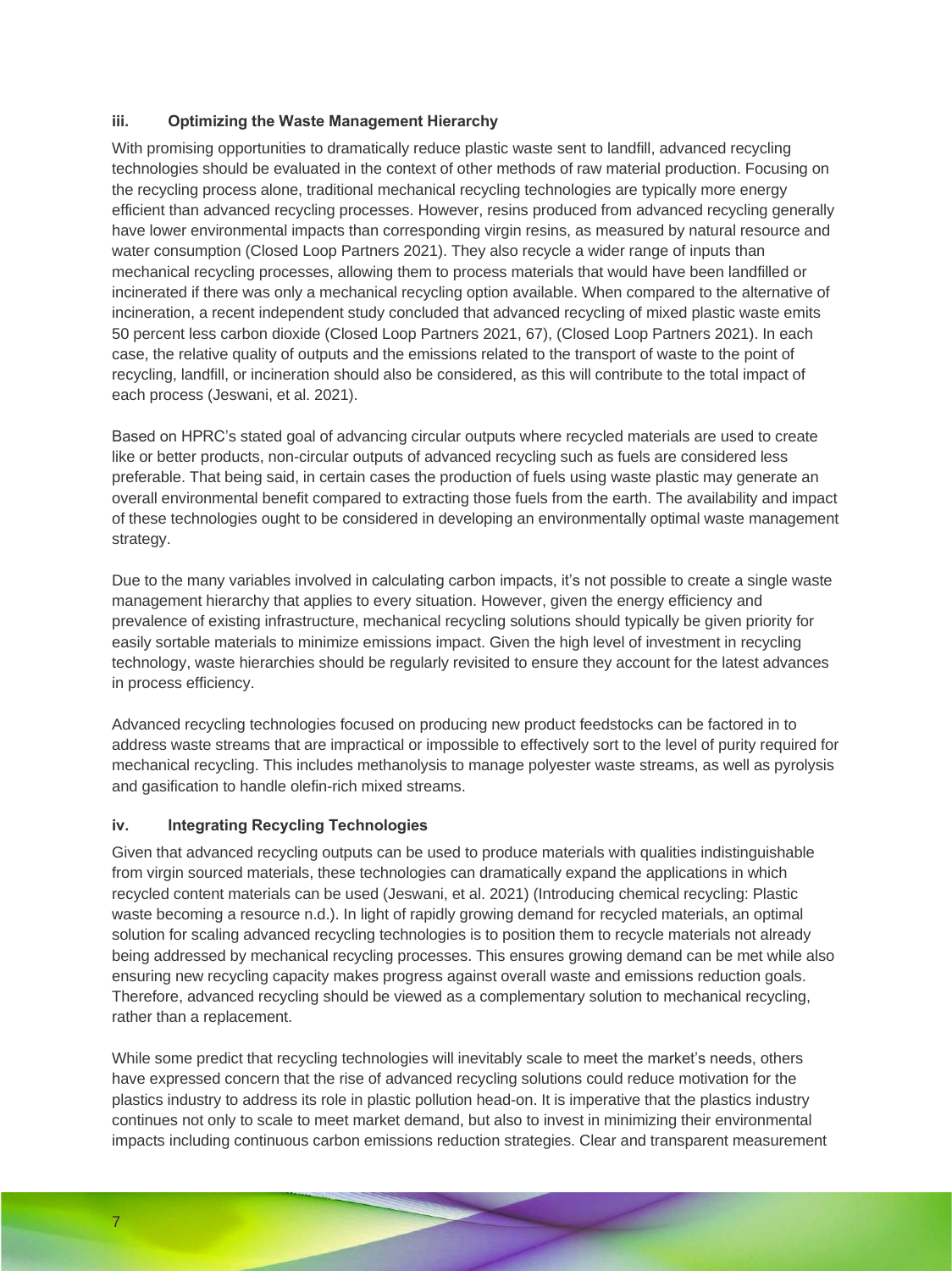and disclosure of the impacts of these processes, as well as ongoing analysis of the possibility of a continual "closed loop" where recycled materials are made into new products, will help foster the credibility and long-term viability of these technologies as circular solutions.

## <span id="page-9-0"></span>**II. Healthcare Industry Plastics Packaging Survey**

## <span id="page-9-1"></span>**A. Survey Intent**

In 2021, HPRC conducted the Healthcare Industry Plastics Packaging Survey, aimed at identifying potential compositional barriers to the advanced recycling of mixed healthcare plastics packaging. The results of this survey, detailed below, provides insight into the materials used in healthcare plastic packaging and the make-up of a hypothetical waste stream of mixed healthcare packaging materials. The Healthcare Industry Plastics Survey involved nine leading healthcare packaging manufacturers. The purpose of the survey was to gather information about the general composition of various types of plastic packaging, with the primary focus on flexible and multilaminate packaging, which are the most difficult to recycle using mechanical recycling processes. The survey focused on roll stock, pouches and bags such as chevron-peel pouches, header bags, vent bags, and linear tear bags, die-cut lids, rigid trays and lids, and other healthcare packaging materials.

## <span id="page-9-2"></span>**B. Survey Results and Conclusions**

Information from participating manufacturers was aggregated to create a generic profile of healthcare packaging materials. Based on survey responses, 58 percent of healthcare packaging was composed of polyolefins **(Figure 5),** which includes polyethylene (PE), high-density polyethylene (HDPE), low-density polyethylene (LDPE), linear low-density polyethylene (LLDPE), and polypropylene (PP). High-density polyethylene (HDPE) **(Figure 6)** represented approximately 30 percent of total surveyed materials.



*Figure 5: Mixed Stream Plastic Packaging Volume by Material – Top 95 Percent \* Polyolefins include: PE, HDPE, LDPE, LLDPE, and PP. HDPE comprises ~30% of surveyed materials* 

Polyolefins play a major role in healthcare packaging materials and are quite versatile in terms of their ability to serve as the primary component of a package. The majority of polyolefins used in healthcare packaging can be further split into polypropylene and polyethylene. Polypropylene is favored for rigid applications like pitchers and basins as well as in some forming film applications and blue wrap.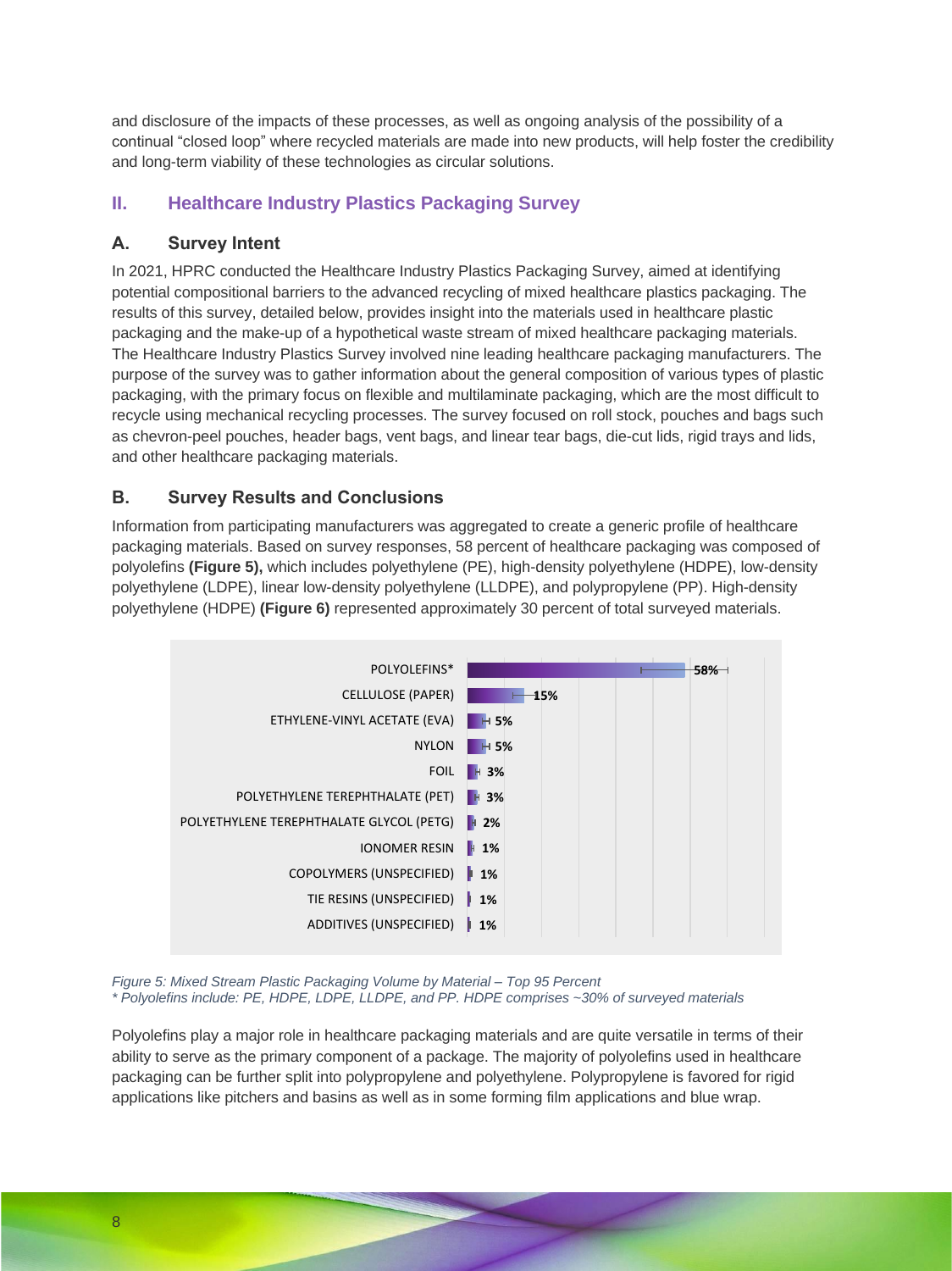Polyethylene is most prominently used in sterile barrier systems as a flexible film layer or as the sealant or "adhesive" layer that is sealed to itself or other materials in many flexible film laminations.

Another common use of polyethylene in medical packaging is nonwoven, spun-bound high-density polyethylene (commonly seen in DuPont<sup>™</sup> Tyvek®) and favored for its breathability and durability, which is required for some sterilization techniques and demanding products. Medical-grade or coated paper is another common material option used to achieve breathability



*Figure 6: High-density Polyethylene Pouch*

necessary for sterilization processes. Ethylene vinyl acetate (EVA) is an additional type of polyolefin similar to polyethylene, providing a glue-like layer for binding different materials in a multilayer film and sealing different materials together to form pouches, blisters, and bags.

Foil is commonly used in multi-layer laminations for products that have higher moisture and/or oxygen barrier requirements. Polyesters like polyethylene terephthalate (PET) and polyethylene terephthalate glycol (PETG) are used in rigid bottles and high-performing rigid trays for sensitive medical devices and equipment. As a flexible film, PET is favored for its resistance to heat and printability, often used as the outer layer of laminations to ensure a good seal is achieved.

Nylon film offers heat-resistance benefits similar to PET, in addition to excellent puncture and scuff resistance during shipment. These can be crucial qualities for medical devices packaged in pouches and blisters that are made primarily of metal or hard plastics, especially those that are uniquely shaped such as syringes. Additional materials that make up a smaller quantity of the overall volume are sometimes used to enhance some of the qualities mentioned above or as a less costly option that provides similar performance.

Halogenated polymers — most notably polyvinyl chloride (PVC) — are present in plastic packaging materials for the healthcare market, though in small amounts. One-third of participating manufacturers reported producing packaging materials that contain halogenated polymers, though not in general applications such as commonly used header bags or pouches. Rather, certain types of form-filled sealed packaging containing PVC may be used when there are specific pharmaceutical requirements for highbarrier materials. Along with PVC, typical halogenated polymers may include polyvinylidene chloride (PVDC), PVDC-coated film, and fluorinated materials. Manufacturers involved in the survey expect a transition away from halogenated polymers over time as suitable alternatives are developed and tested.

The healthcare packaging materials survey responses indicated the presence of less than 0.5 percent of each of the following:

- hydrocarbons,
- polychloroprene,
- adhesive (unspecified),
- wax,
- polyurethane adhesive,
- silicone,
- polyethylene co-methacrylic acid (EMAA) polybutene,
- resins,
- polyvinylchloride (PVC),
- halogenated polymers, and
- <span id="page-10-0"></span>• unknown materials.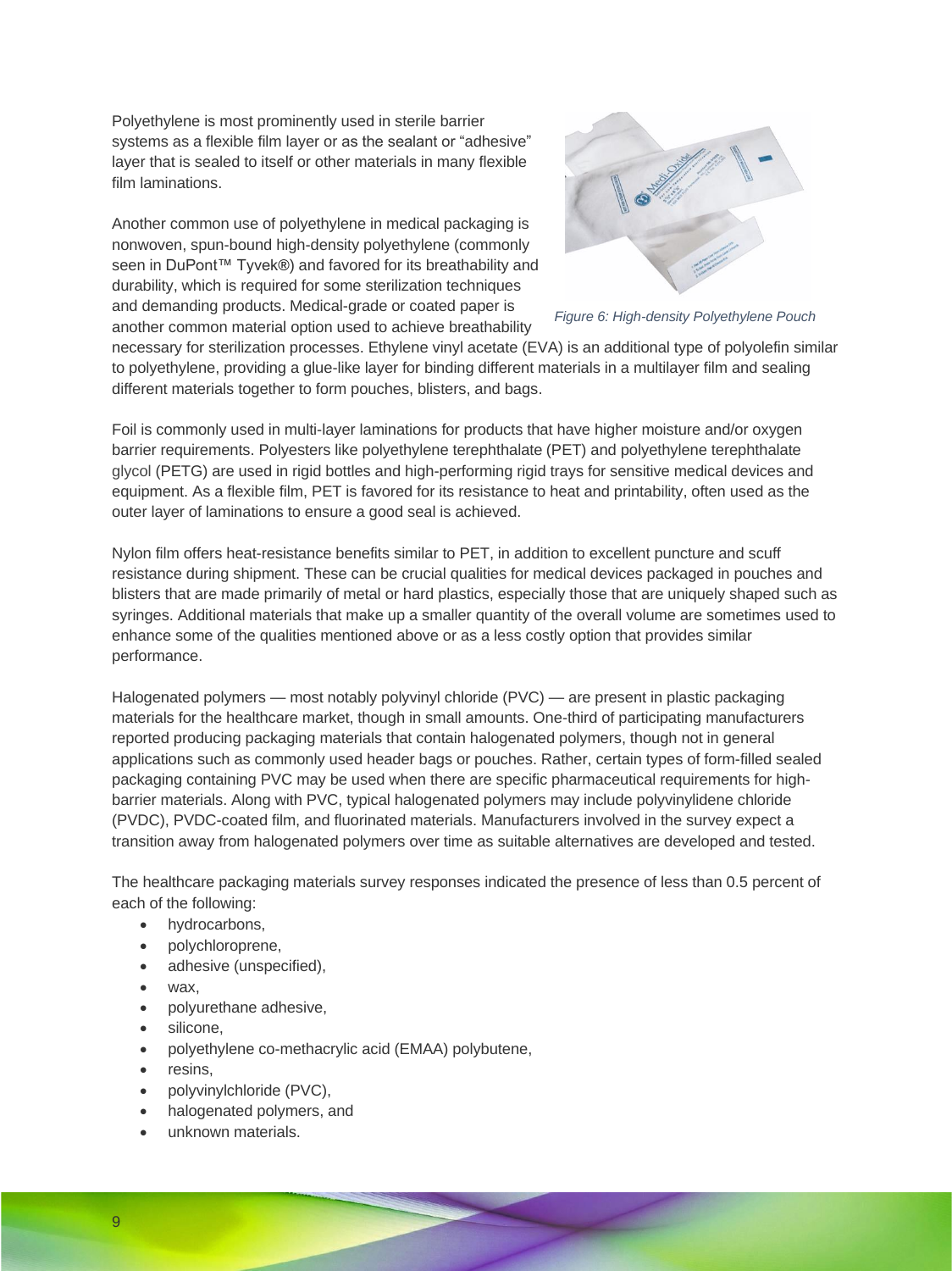## **III. Advanced Recycling Pilot Project**

## <span id="page-11-0"></span>**A. Scope**

1

The 2021 Advanced Recycling Pilot Project is a continuation of the healthcare plastics recycling initiatives previously undertaken by HPRC. HPRC's [2019 Flexibles Recyclability Assessment Pilot Project](https://www.hprc.org/flexibles-recycling-pilot) demonstrated that mixed-material streams of flexible plastic packaging from multiple sources **(Figure 7)** such as plastic bags, film, wrap, pouches, and other sterile device packaging — could be successfully processed and pelletized into a resin via mechanical recycling for use in secondary applications. The work was expanded upon in 2020 with the [HPRC Advanced Recycling Project](https://www.hprc.org/advanced-recycling-white-paper) which considered a healthcare plastic waste stream beyond just flexible packaging and looked at how advanced recycling technologies could address this waste stream in a broader way.

The research conducted by HPRC in 2019 and 2020 revealed opportunities and barriers associated with recycling plastic derived from healthcare settings. Building on the findings from these earlier projects, the 2021 Advanced Recycling Pilot Project sought to test samples from a representative plastics waste stream (see [Appendix 1\)](#page-24-0) both within the healthcare industry and across related sectors using a variety of advanced recycling technologies*.* Participating advanced recyclers were called on to demonstrate their respective recycling capabilities; the breadth of those capabilities in serving broader markets; and their success in achieving material circularity in their outputs.

The goals of the 2021 Advanced Recycling Pilot Project were:

- to generate a "mock" waste stream of uncontaminated healthcare packaging plastics and similar plastic films used for bioprocessing containers based on the material characterization from the Healthcare Industry Plastics Packaging Survey, and;
- to determine compatibility of the mock waste stream with a range of advanced recycling technologies.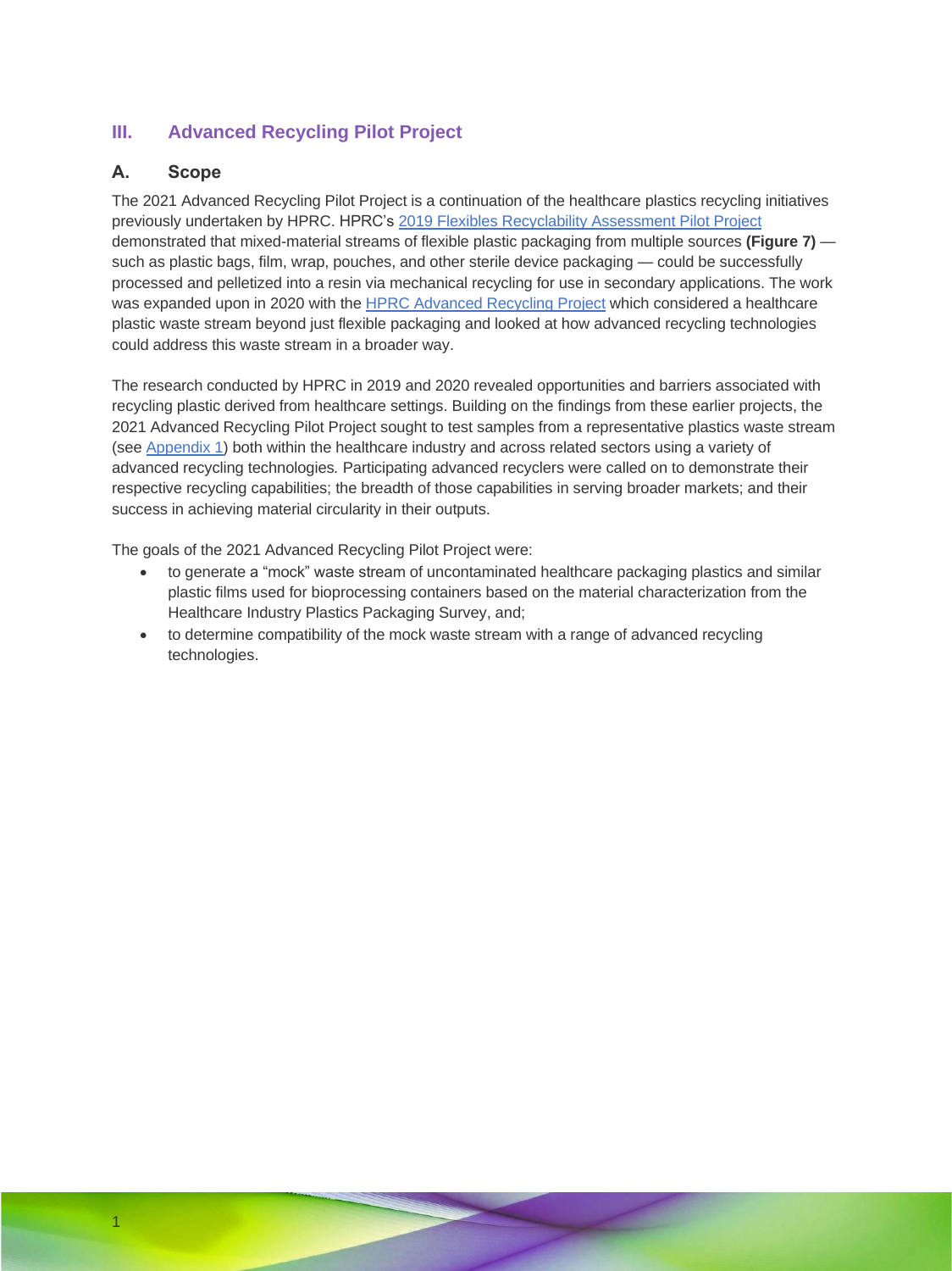

*Figure 7: Package Types Found in a Typical Mixed Plastic Healthcare Waste Stream*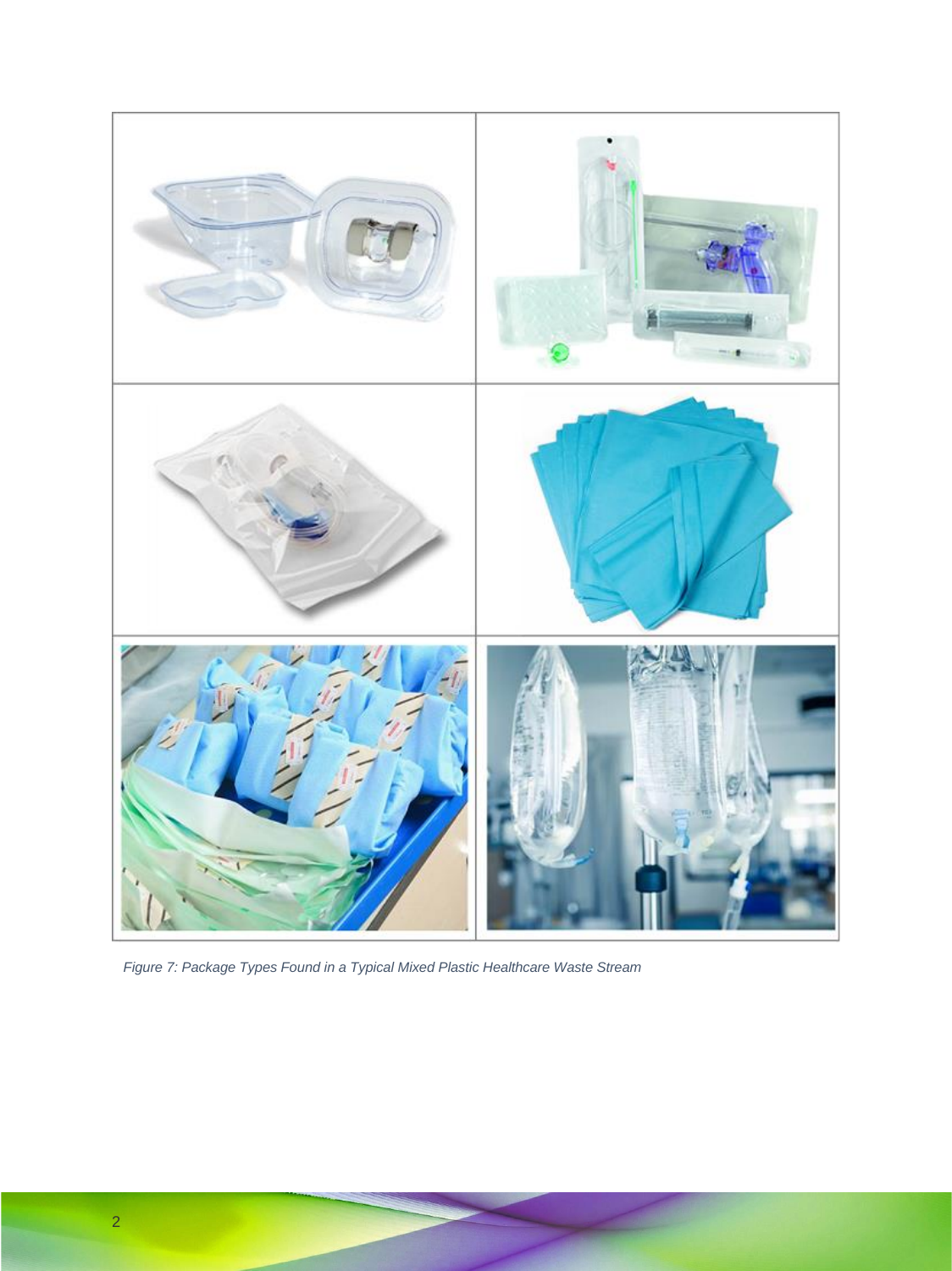## <span id="page-13-0"></span>**B. Project Participants**

To meet the goals of this project, HPRC engaged medical device manufacturers; hospitals; advanced recycler partners (including HPRC members and non-members); and environmental sustainability professionals. As a health and safety precaution and because of COVID restrictions, unused sample materials were sent directly from participating manufacturers to advanced recycling companies for analysis of chemical composition. These samples are representative of sterile plastic packaging waste and healthcare-related plastic films found in many bioprocessing containers.

Five advanced recyclers evaluated the uncontaminated mock waste samples to provide data on which the project's findings and conclusions are based.

## <span id="page-13-1"></span>**i. [Brightmark](http://www.brightmark.com/)**

Global waste solutions company Brightmark has invested in two advanced recycling facilities to divert plastic waste from landfills, waterways, and incinerators. Its Ashley, Indiana, facility, scheduled to launch in 2022, will divert 100,000 tons of post-consumer and post-industrial plastic waste each year and has achieved International Sustainability and Carbon Certification PLUS (ISCC PLUS) certification. Brightmark has entered into an offtake agreement with BP for the finished products produced at Ashley. Brightmark's advanced plastics recycling and renewal facility in Macon-Bibb County, Georgia, billed as the world's largest facility of its kind, will sit on a 5.3 million square-foot site and will have the ability to divert a minimum of 400,000 tons of plastic waste each year. In addition to North America, Brightmark is developing plastic renewal projects in Asia and Europe.

Brightmark's state-of-the-art, proprietary plastics renewal process enables its plants to process all types of plastic, including plastics numbered 1 (PET) and 2 (HDPE), and difficult-to-recycle types 3 (PVC), 4 (LDPE), 5 (PP), 6 (PS), and 7 (miscellaneous others). Brightmark produces ultra-low sulfur diesel, naphtha blend stocks, and commercial grade wax ,which ultimately will be converted into plastics creating a fully circular solution.

Brightmark is working toward a goal of diverting 8.4 million metric tons of plastic from landfills or the environment by 2025 and incorporating that waste into a truly circular process to produce 1.7 million tons of feedstocks.

## <span id="page-13-2"></span>**ii. [Eastman](http://www.eastman.com/) (HPRC member)**

Global advanced materials and specialty additives company Eastman is focused on advancing its molecular recycling capabilities by leveraging existing manufacturing facilities. It began commercial operation of its molecular recycling technology in late 2019 and has announced a \$250 million expansion of its recycling capacity to be complete in 2023. The company has committed to recycling 250 million pounds of plastic waste annually by 2025 and more than 500 million pounds annually by 2030. Using its two Advanced Circular Recycling technologies, carbon renewal technology (CRT) and polyester renewal technology (PRT), Eastman can break down hard-to-recycle waste plastic to its basic building blocks and use them to create new materials an infinite number of times. Eastman's ISCC PLUS certification ensures an unbroken chain of custody for recycled content from the point it is recycled all the way to the end consumer.

Eastman's recycling processes produce molecules that are indistinguishable from those created using traditional processes. Eastman's Renew materials are made using up to 100 percent ISCC-certified recycled content. Currently available products made with their molecular recycling technologies include Eastman Tritan™ Renew, a copolyester used to make water bottles, food storage containers, and large appliances; Eastman Acetate Renew, used for premium eyewear; Eastman Trēva™ Renew, an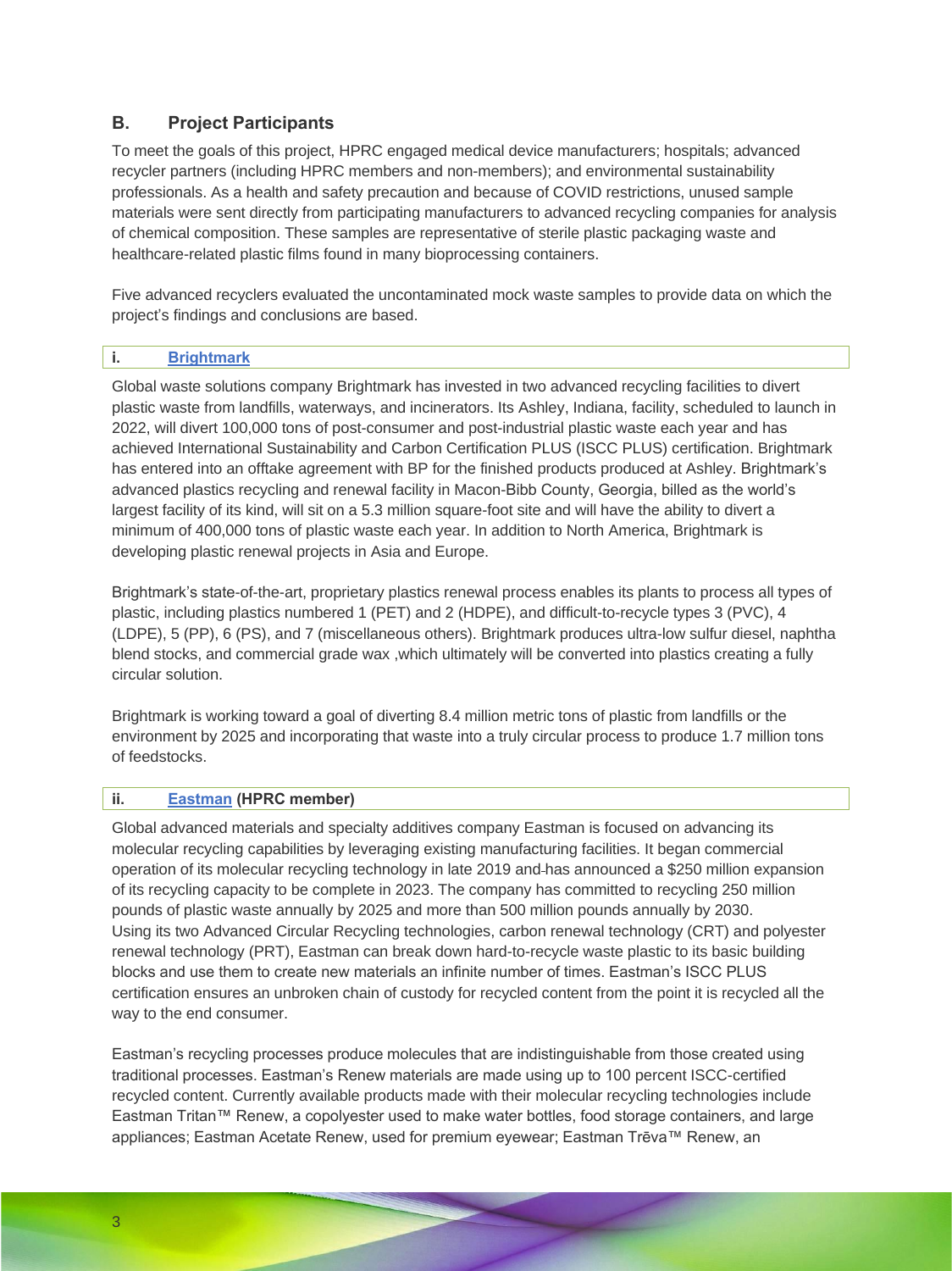engineering bioplastic; Eastman Cristal™ Renew copolyester, used for cosmetics packaging; and Naia™ Renew, a fabric made from sustainably sourced wood pulp and mixed plastic waste to serve the sustainable fashion industry.

## <span id="page-14-0"></span>**iii. [Freepoint Eco-Systems](http://www.freepointecosystems.com/) (HPRC member)**

Freepoint Eco-Systems, a wholly owned subsidiary of Freepoint Commodities, is a developer and owner of advanced recycling systems for diverting plastic waste produced by the healthcare packaging industry and other sources from landfill or incineration. Over the past two years, Freepoint has worked to develop advanced recycling systems throughout the United States and has begun construction of its first advanced recycling facility in Hebron, Ohio. Each Freepoint advanced recycling facility will process 170 million pounds of waste plastic per year, reducing greenhouse gas emissions equivalent to taking 450,000 cars off the road.

Freepoint's innovative recycling technology employs proven pyrolysis technology to process plastic that is not currently recycled. Freepoint's advanced recycling system itself is also self-sustaining in that it uses a portion of the waste plastic it processes to power the facility, dramatically reducing usage of other forms of energy.

Freepoint aims to create 26 million pounds of new plastic per facility per year by converting plastic waste into new products. The company has already begun receiving mixed material waste containing Tyvek and a variety of packaging films supplied by PAXXUS and Technipaq, enabling diversion of nearly all their mixed material waste from incineration.

#### <span id="page-14-1"></span>**iv. Nexus [Circular, LLC](http://www.nexuscircular.com/)**

Nexus is an operational, commercially scaled converter of waste-to-virgin plastics from waste sources with global partners and brands including Royal Dutch Shell, Chevron Phillips, and others. Nexus is currently rolling out plants in the U.S., Europe, and other global locations through joint partner relationships. Nexus is located in Atlanta, Georgia.

Nexus' environmentally friendly process is 100 percent circular and ISCC PLUS-certified, creating an infinite loop. The company's end-to-end business spans engineering, software, and front-end sorting, meeting all regulatory, training, and safety requirements (EPA, state, and local).

Operational and economically proven Nexus has produced and shipped consistent, on-spec tanker loads of offtake to large global partners who blend it into their current streams and convert it into virgin plastics. Through Nexus' processes, more than 500,000 gallons have been produced and sold and more than 4 million lbs. of waste plastics diverted from landfills to make virgin recycled-content plastics.

#### <span id="page-14-2"></span>**v. [Sierra Energy](http://www.sierraenergy.com/)**

California-based Sierra Energy is the maker of the Pathfinder FastOx®, a commercial system that turns trash into energy without burning. The complete system has a maximum height of 40 feet, requires less than a half-acre of land, and processes up to 50 metric tons of mixed waste per day. Sierra Energy has also partnered with federal, state, and local agencies to build its facility at Fort Hunter Liggett in Monterey County, California, positioning the base to be one of the first military installations to reach net-zero energy and waste goals.

Sierra Energy's FastOx system uses heat, steam, and oxygen to break down waste at the molecular level. The FastOx gasifier is engineered for continuous operation. The internal temperature reaches 4000°F, which is achieved by introducing steam and oxygen into the vessel through Sierra Energy's patented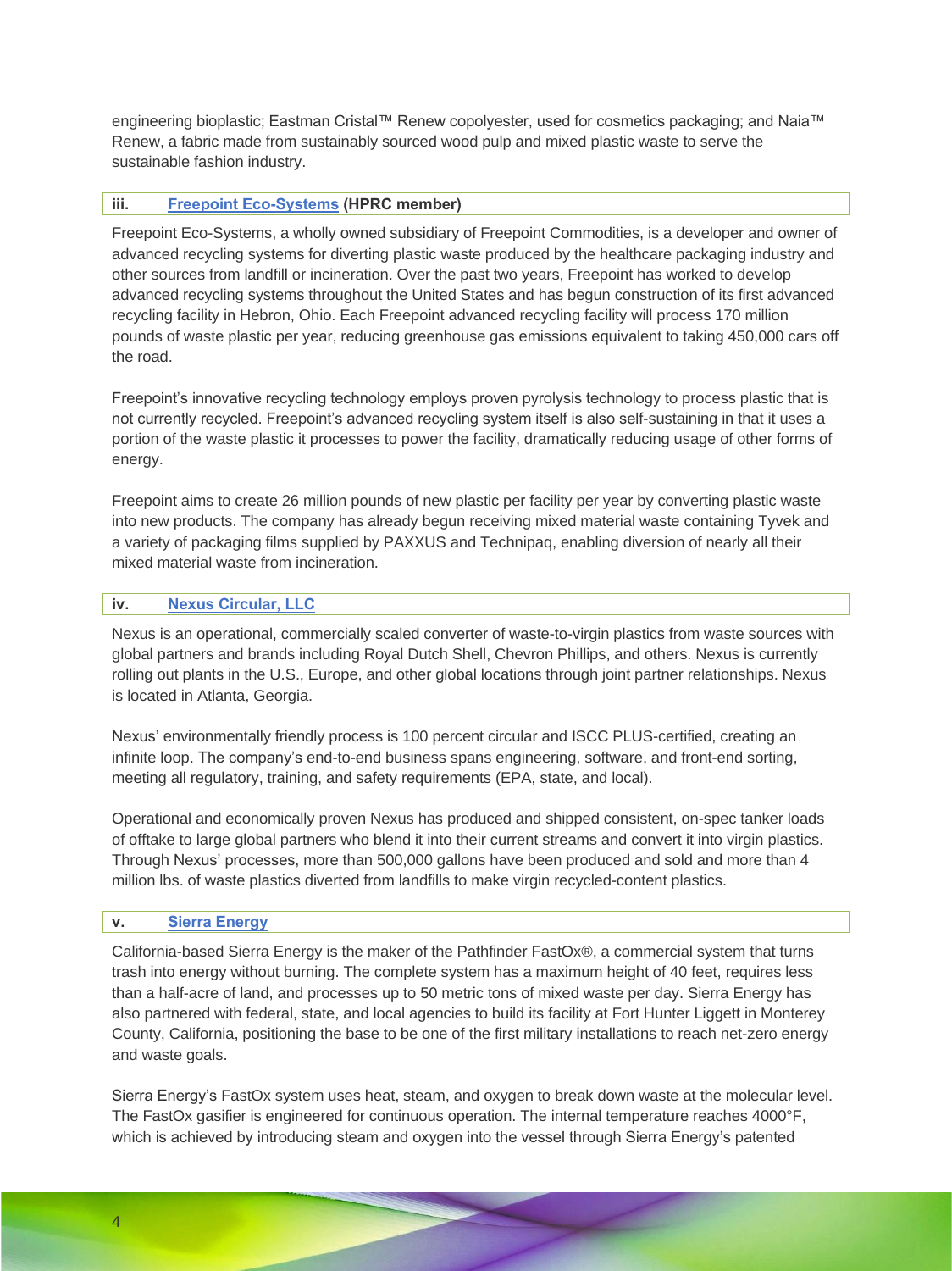lances. This high heat turns the organic material in waste into an energy-dense syngas. The inorganic materials melt into a non-leaching stone. The gasifier can handle mixed waste with minimal processing including municipal solid waste, biomass, tires, medical waste, hazardous waste and industrial waste. The FastOx system converts waste into products including clean syngas; hydrogen fuel; and sulfur-free, aromatic-free, renewable diesel. Waste undergoes complete conversion into high-value products with no toxic byproducts and no process emissions.

Additional advanced recycling companies who contributed to HPRC research include:

#### <span id="page-15-0"></span>**vi. [Alterra Energy](http://www.alterraenergy.com/)**

Alterra Energy (Alterra) is Solving Plastic Pollution® on a global scale with the deployment of an advanced recycling technology. Alterra has developed and continuously operates this technology on a commercial scale at its 60-ton-per-day Akron, Ohio, facility. Alterra licenses its technology to entities looking to recycle more challenging plastics or seeking more sustainable products. Currently, there are two publicly announced industrial facilities in Europe that will be licensing Alterra's technology to recycle more challenging plastics.

At its Akron plant, Alterra uses a scalable, patented thermochemical liquefaction technology to process hard-to-recycle plastic. These plastics are heated in the absence of oxygen until they break down into a hydrocarbon vapor and non-condensable gas. The hydrocarbon vapor is then cooled into circular pyoil, a petrochemical product that can be further refined into feedstocks for new plastic production. The facility ISCC PLUS-certified as a pyrolysis plant and collection point for mixed plastic waste.

Alterra transforms end-of-life plastics destined for landfills into petrochemical products that can be further refined into high-quality feedstock for new plastic production, enabling the circular economy.

## <span id="page-15-1"></span>**vii. [PureCycle Technologies](http://www.purecycle.com/) (HPRC member)**

PureCycle Technologies™ uses a unique patented technology, developed by the Procter & Gamble Company, that produces Ultra-Pure Recycled (UPR) resin while using dramatically less energy than firstuse plastic production. A PureCycle facility is under construction that will be the first commercial purification plant in Ironton, Ohio. This flagship facility will convert 119 million pounds of polypropylene waste to more than 107 million pounds of UPR resin. The Ironton facility is expected to be operational in Q4 of 2022. PureCycle has announced its second purification facility will be located in Augusta, Georgia. This site is expected to have a total capacity of 650 million pounds of UPR when all lines come online. The first two lines are expected to be operational in the second quarter of 2023.

PureCycle's unique technology separates color, odor, and contaminants from polypropylene waste feedstock, producing renewable resources that can be used infinitely. Its process includes two steps, Feed Pre-Processing (Feed PreP) and Purification. The Feed PreP step collects, sorts, and prepares the feedstock for purification. The Purification step removes molecular contaminates from the feedstock and returns UPR polypropylene resin. The PureCycle purification technology uses a solvent-based physical separation process to return waste stream polypropylene to near near-virgin conditions. Because no chemical reactions are performed, the PureCycle process can be reused many times on the same polypropylene. The first Feed PreP is located in Winter Garden, Florida, and has processing capabilities of more than 100 million pounds.

PureCycle Technologies recycling converts plastic waste into a like-new plastic resin, fully closing the loop on the reuse of recycled plastics while making recycled polypropylene more accessible at scale to companies wanting to use a sustainable, recycled resin.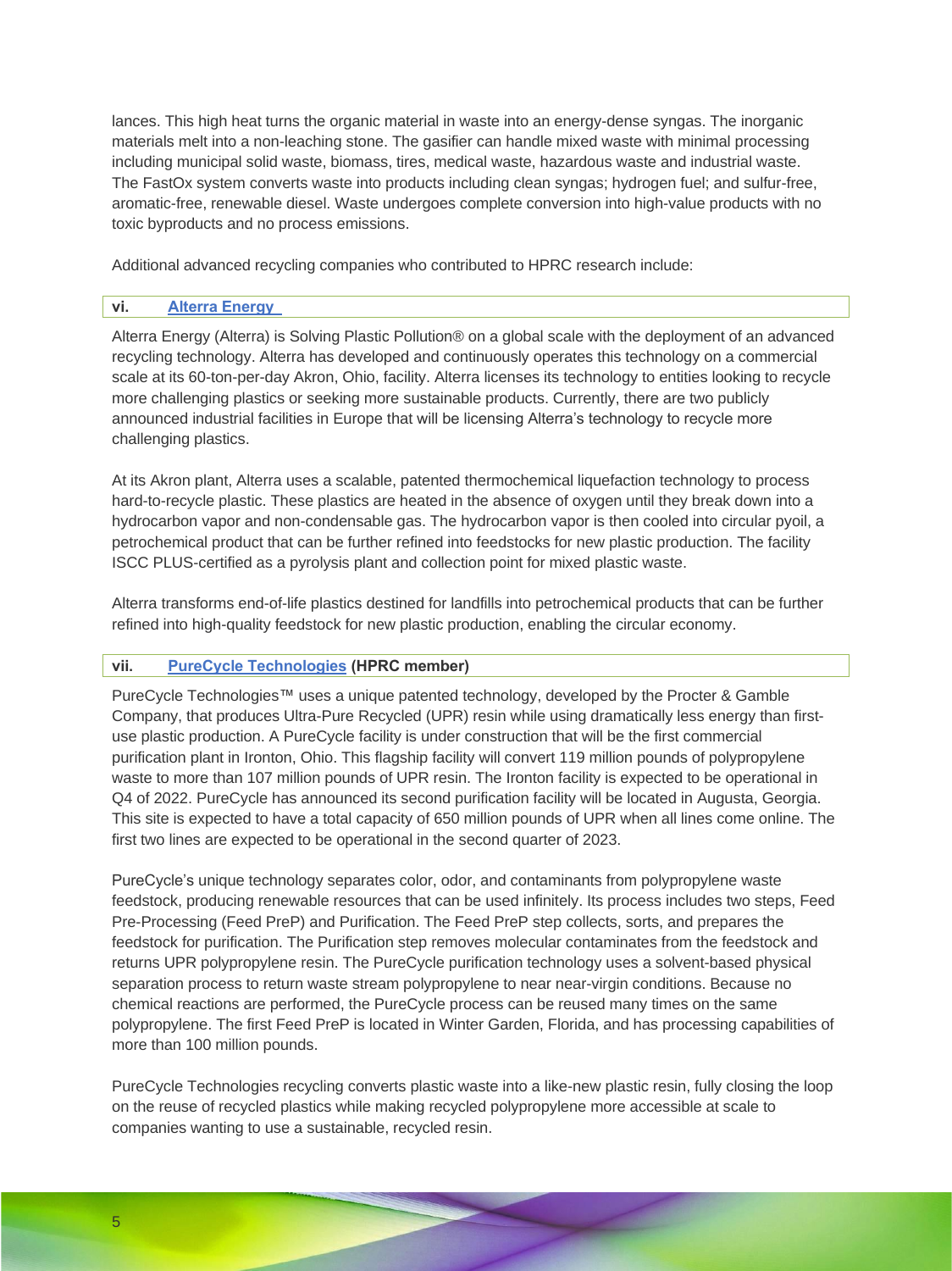## <span id="page-16-0"></span>**C. Development of the Mock Waste Stream**

The mock waste stream of healthcare plastic packaging materials evaluated by advanced recyclers for this project was designed to be representative of the variety of packaging materials that are most likely to be present in a hospital's plastic waste stream. Based on past work indicating that flexible and multilaminate packaging materials are most difficult to recycle through mechanical recycling processes, this project focused on these types of materials. Additionally, a handful of bioprocessing containers with similar recycling challenges were included in the assessment. In total, the project included testing 28 distinct plastic materials falling into nine general material categories (see [Appendix 1](#page-24-0) for a detailed list of products composed of these materials). The samples were provided by six leading global manufacturers of medical devices, medical packaging, hospital supplies, and bioprocessing products.

The recyclers provided feedback on whether the materials contained sufficient volumes of plastics compatible with their processes and on acceptable levels of contaminating plastics and additives. Contaminants in this case are defined as materials that harm the advanced recyclers' equipment, that would contaminate the output, or that do not conform to an advanced recycling process that could generate useable output, thereby reducing yields. Taking this approach gave an understanding of the capability of advanced recycling technologies to recycle common medical packaging materials, provided those materials could be collected, sorted, and routed to a compatible recycling facility.

One material known to be underrepresented in our sample set is polyvinyl chloride (PVC). This was due to learnings from HPRC's 2020 work indicating complications posed by this material in advanced recycling processes; halogenated materials such as PVC manifest as corrosive agents within most advanced recycling processes. Recyclers carefully screen incoming waste streams to ensure they do not contain unacceptable levels of PVC. Therefore, the project team focused on collecting only samples that had low levels of halogenated materials.

## <span id="page-16-1"></span>**D. Findings**

Based on the samples provided in the mock waste streams compiled for this project, the five participating advanced recyclers evaluated the 28 distinct plastic materials (as detailed in [Appendix 1\)](#page-24-0) and provided feedback on recycling success, compatibility with specific recycling technologies, negative effects of specific materials, and other observations. Findings are summarized below.

## <span id="page-16-2"></span>**i. Advanced Recycling Success Rate**

Feedback from participating advanced recyclers confirmed that pyrolysis, gasification, and methanolysis are highly complementary technologies, together capable of accepting more than 90% of product and packaging samples examined in this study. The tables below summarize the materials present in the sample set **(Figure 8)** and the frequency with which these materials were accepted for recycling into new products **(Figure 9)**. As noted above, the sample set of materials did not contain significant levels of PVC, a material known as a process contaminant across all advanced recycling technologies.

Based on feedback from participating recyclers, it can be concluded that the healthcare plastics packaging waste stream and bioprocessing containers appear to be compatible with advanced recycling in general, assuming that most of the PVC can be separated from the rest of the waste stream. To achieve optimal yields using advanced recycling processes, manufacturers should reduce the use of materials that negatively impact yield while advanced recyclers work to increase their capacity to process challenging materials.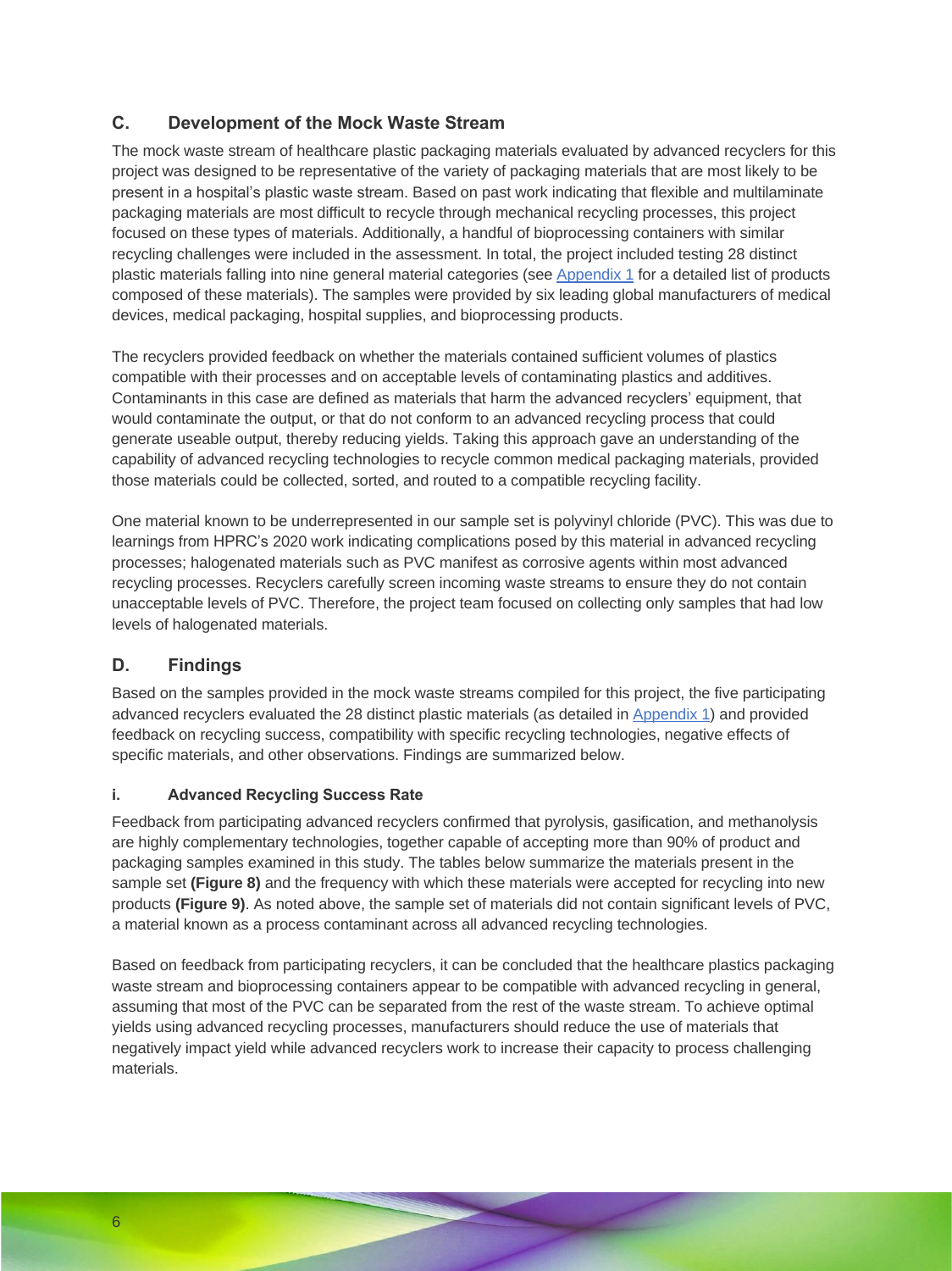

*Figure 8: Number of Samples Containing Evaluated Materials and Number of Samples Accepted by Advanced Recyclers*



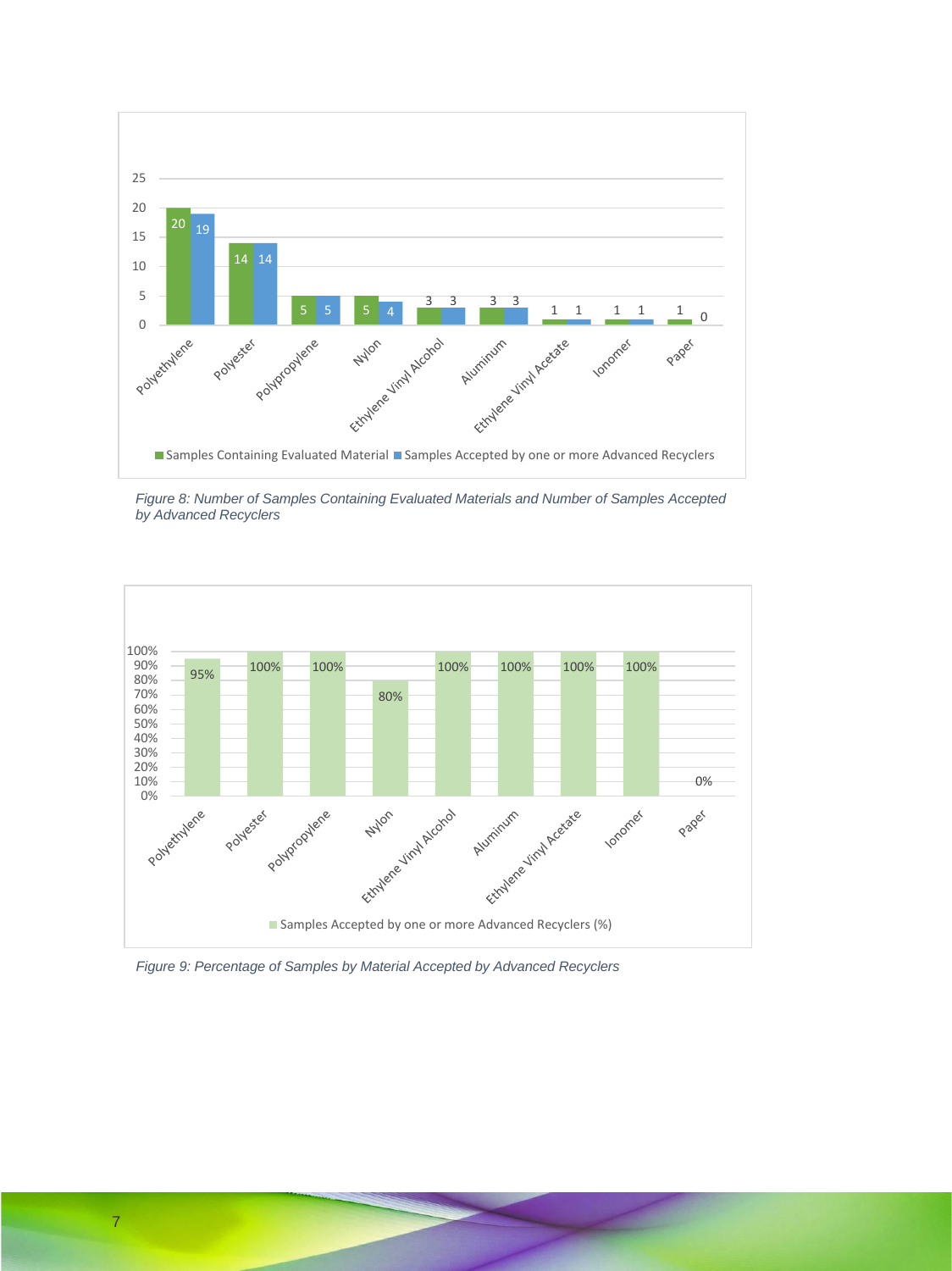## <span id="page-18-0"></span>**ii. Managing Challenging Materials**

It should be noted that some products contained in the mock waste stream are almost entirely composed of a single material, while others may be composed of one primary material and one or more additional materials in lower amounts (see [Appendix 1\)](#page-24-0). Materials in the sample set were rejected by advanced recyclers when the sample was predominantly composed of a material that did not yield useful outputs in their recycling process. This resulted in the rejection of samples that mostly contained materials only acceptable in low levels.

The rejection of samples containing a high proportion of unacceptable materials — but probably making up a very low proportion of a mixed waste stream — revealed an important insight into how acceptance or rejection of a material component should be framed: The project was based on evaluation of individual samples for compatibility with advanced recycling technologies rather than with a mixed healthcare waste stream as would be expected to be generated in a hospital. Participating advanced recyclers indicated that the individual samples they rejected would likely be acceptable as low proportions of a mixed waste stream from a hospital.

A common statement among both mechanical and advanced recyclers is that "the solution to pollution is dilution." While this phrase often has negative connotations, the application in this specific situation is from a positive perspective: specific materials that are harmful or detrimental to a given recycling process can be managed at acceptable levels within a mixed stream of materials that will not significantly impact quality or yield of the final output. For example, the only samples rejected by all advanced recyclers in this project were those predominantly composed of nylon or paper. However, samples that contained small amounts of nylon or paper as a percentage of overall composition were accepted. This means that the rejected samples could be accepted by at least one advanced recycling technology if present in a stream that contained sufficient levels of desirable materials. It is useful to cross-reference the prevalence of various materials in medical packaging **(Figure 5)** for context on how much of each material type may be present in the waste stream and to what degree it would likely be diluted.

Materials that presented the greatest challenges and lowest yields for advanced recyclers included:

- halogens, nylon, and Ethylene Vinyl Alcohol (EVOH) recycling yield is decreased as presence of these materials increases;
- PVC corrosive in nature because it contains chlorine and is considered a contaminant to material outputs; manufacturers are increasingly seeking alternatives; and
- paper commonly used for labels; decreases recycling yield.

Because rejection was typically a matter of high concentration rather than mere presence of challenging materials, most contaminants can be diluted to levels that would be accepted by advanced recyclers as part of a well-balanced mixed plastics waste stream. Moreover, based on the results of the Healthcare Plastics survey discussed earlier, the presence of challenging materials in the mixed waste stream appears to be minimal, assuming basic waste collection and sorting techniques are employed by healthcare Facilities.

## <span id="page-18-1"></span>**IV. Advancing Healthcare Plastics Circularity**

Researchers estimate that more than 8.3 billion metric tons of plastic have been produced since the early 1950s. About 60% of that plastic has ended up either in a landfill or in the natural environment. Because waste disposal in the healthcare industry is carefully managed, medical plastic waste represents a minimal amount of the plastic pollution leaked into the environment. Rather, leakage is predominantly made up of improperly disposed consumer products such as cigarette butts, food packaging, beverage containers, and plastic bags — with heavier concentration in areas where waste management systems are underdeveloped. Driven by its core commitment to improve human health, the healthcare industry shares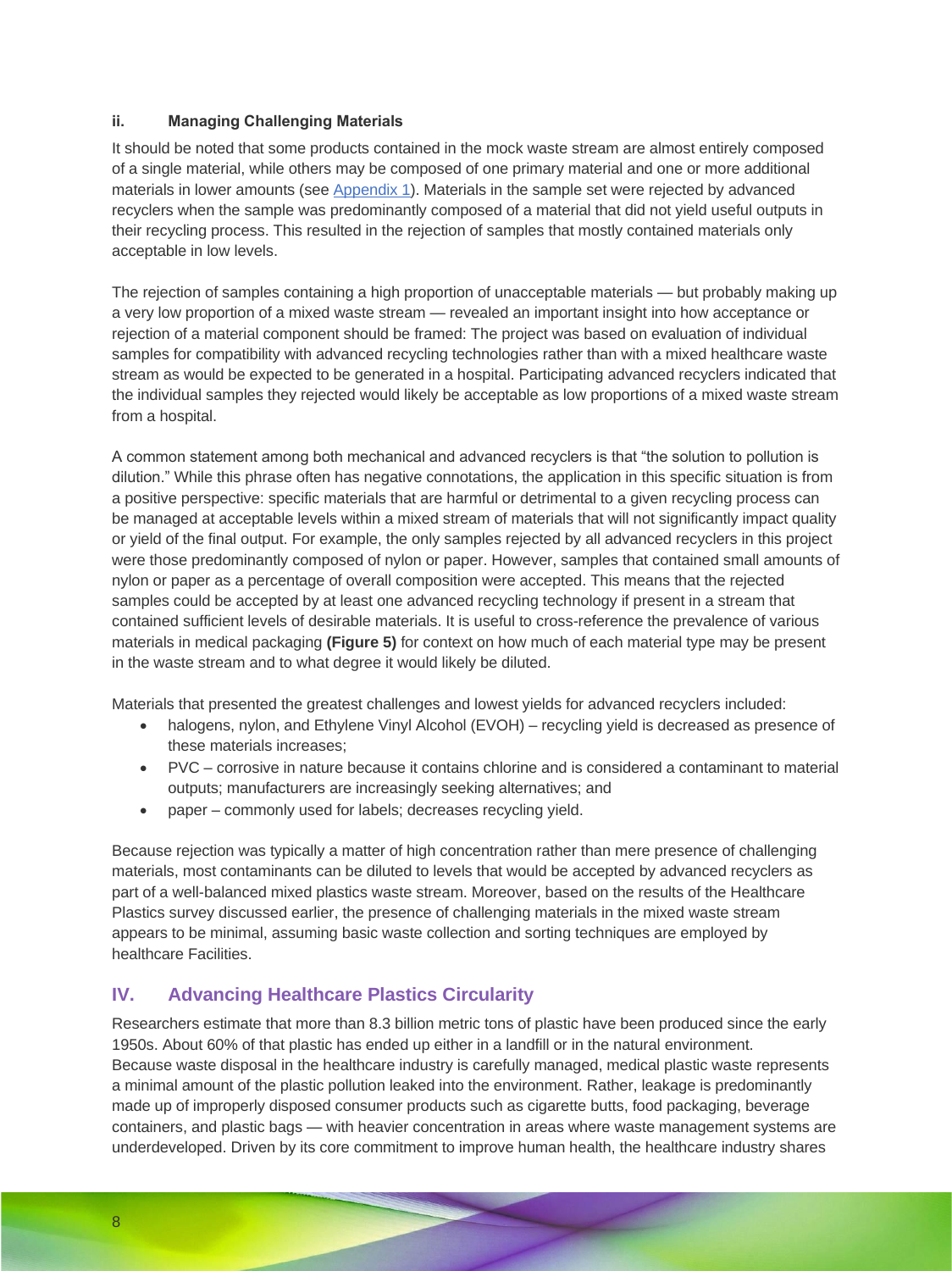the broader concern for preventing plastic pollution and is constantly seeking paths to reducing its own environmental impact. The work presented in this report helps bridge knowledge gaps in the healthcare plastics recycling system to realize that vision.

To minimize its negative environmental impacts, the global plastics industry must transition to a [circular](https://www.nationalgeographic.com/magazine/article/how-a-circular-economy-could-save-the-world-feature)  [economy](https://www.nationalgeographic.com/magazine/article/how-a-circular-economy-could-save-the-world-feature) that is optimized for reuse and recycling. HPRC views the healthcare industry as a prime enabler of the circular economy. Unlike household and municipal recycling streams, which are composed of a wide variety of recyclable materials such as paper, metal, and plastics found throughout communities, healthcare plastics waste is concentrated in specific collection points — hospitals and healthcare facilities — and, as reported in this paper, are composed of a predictable set of materials that are generally less contaminated than residential waste streams. Based on our Healthcare Plastics Industry Packaging Survey, the healthcare plastics packaging waste stream appears to be comprised primarily of olefin-based materials. These factors make healthcare plastics an ideal feedstock to support the circular economy.

Broader strategies to address the issue of single use plastic waste in the U.S. include:

- setting a national standard requiring that plastic packaging contain at least 30 percent recycled plastic by 2030;
- developing an appropriate regulatory system that enables rapid scaling of advanced recycling; and
- establishing a producer-responsibility system for packaging that raises critical funding dedicated to improving recycling access, collection, and education for all materials (Toto 2021).

## <span id="page-19-0"></span>**V. Conclusions**

The Advanced Recycling Pilot Project demonstrated that more than 90 percent of the healthcare plastics evaluated in this study can be processed using one or more advanced recycling technologies and that a mixed healthcare packaging waste stream appears to be a well-suited feedstock for advanced recycling. Bioprocessing containers are composed of similar materials and would be a compatible feedstock when combined with healthcare plastic packaging materials.

Based on specific capabilities of each advanced recycling technology and possible biohazardous contamination of healthcare plastics, some sorting of materials may be required either at the point of generation or downstream prior to the advanced recycling process. Non-plastic materials such as paper, aluminum and glass are still best managed within their own recycling streams.

In the plastic waste stream, separating olefins from polyesters is a good step toward optimizing yields across various recycling technologies. Multi-layer materials can be processed via pyrolysis or gasification when their concentration is diluted in a mixed stream where olefins total 90 percent or more. In cases where precise segregation is impractical, gasification provides additional flexibility to ensure these materials can be reincorporated into useful products rather than going to waste.

<span id="page-19-1"></span>The products described in the [HPRC Healthcare Plastics: Guidance for Recyclers](https://40864656-dd71-4c8a-a82d-dffa36a152a5.filesusr.com/ugd/49d7a0_dabe8b6196544cd881c72da58d93d03a.pdf) document — including sterilization wrap, tubs, basins, pitchers, and bottles — are also good candidates for advanced recycling based on their composition.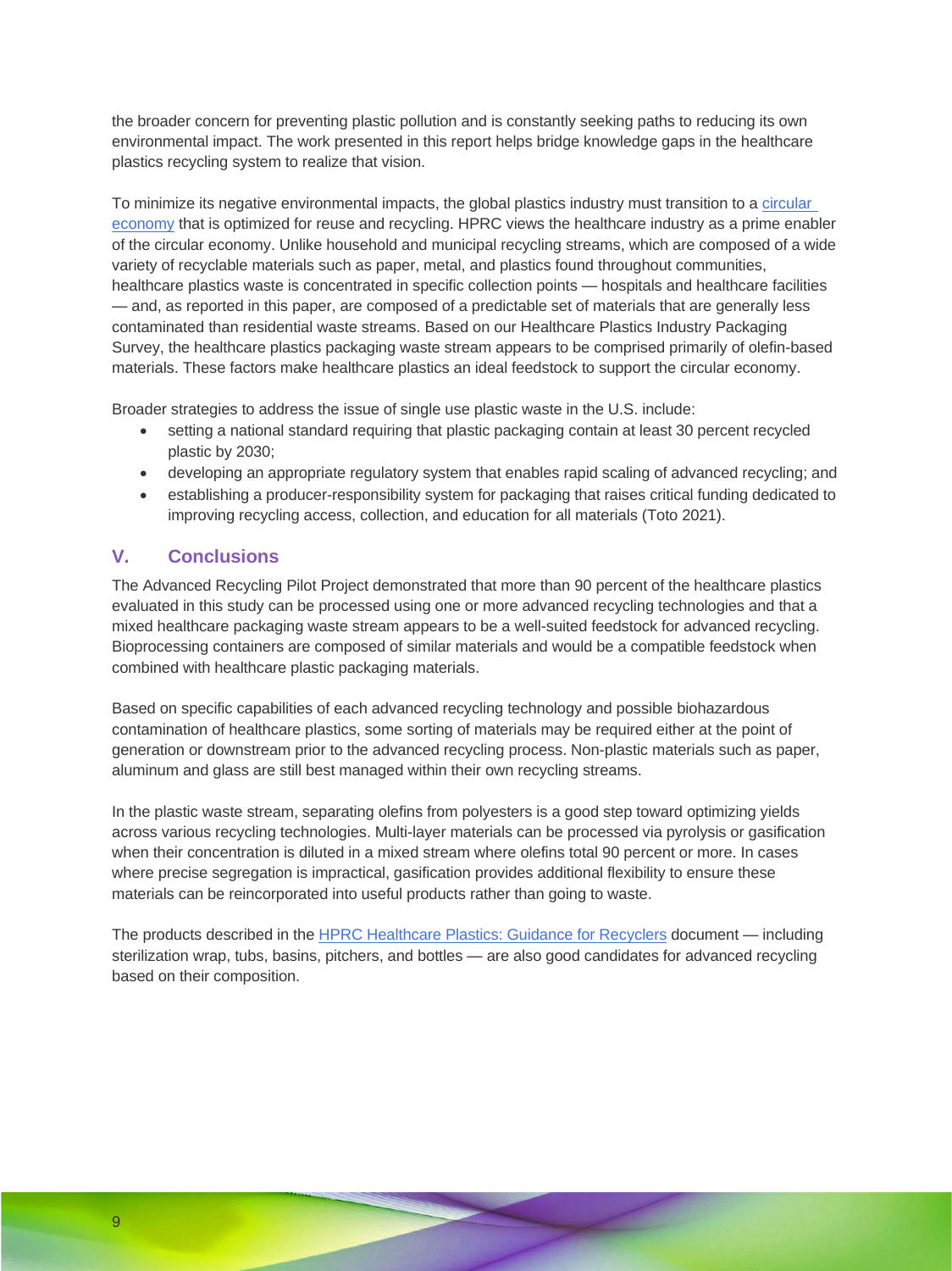## **A. Key Takeaways by Stakeholder**

## *Hospitals*

- Plastics provide unique benefits and are essential for delivering cost-effective, successful outcomes in healthcare settings, but a robust recycling strategy is critical to helping reduce the environmental impacts of healthcare plastics.
- Possible barriers to advanced recycling in healthcare settings are expected to be similar to those found with mechanical recycling and include space limitations for collection, competing staff priorities, and education required to enable effective collection of materials.
- Because 90 percent of healthcare plastics can be processed using two or more advanced recycling technologies, the need for sorting may be minimal.
- In real-world hospital settings, plastics may be considered biohazardous in some cases and may need to be sterilized prior to being sent to an advanced recycling facility.

## *Medical Product Manufacturers*

- The priority in healthcare packaging should always be to deliver a safe, sterile, and effective product to the customer. Regulatory requirements may also reflect this priority over considerations such as shipping weight, conservation of resources, or recyclability.
- "Designing for recyclability" will improve the healthcare industry's ability to provide recyclable plastic feedstock, which will in turn supply growing market demand and help control cost increases. Recyclability of products and packaging should be considered from the standpoint of both mechanical and advanced recycling processes.
- Consideration should be given to the impact of each product on the mixed waste stream as a whole, with an effort to reduce the use of materials that reduce recycling yield; focus should be on maximizing overall recycling stream desirability within the constraints of functional needs.
- Paper is universally found to reduce advanced recycling output yields. Laminated paper lids, some multilaminate plastic films, and paper labels reduce yield and are not considered desirable for advanced recycling waste streams. While the transition away from paper labels presents logistical challenges for manufacturers, efforts to transition to plastic labels or directly printing onto packages (as seen in the food and beverage industry) should receive proper consideration.
- There is medical-industry consensus that functionality of PVC is uniquely beneficial but is only compatible with advanced recycling systems when limited to very small proportion of overall mixed waste streams. Based on the Healthcare Industry Plastics Packaging Survey, the hypothetical mixed plastic sample stream contained less than 0.5 percent PVC.
- Across the value network, industry groups can help educate and develop strategies and design practices that enhance waste recycling compatibility.

#### *Advanced Recyclers*

- A typical mixed stream of healthcare plastic packaging waste is a readily acceptable and wellsuited feedstock for advanced recycling technologies.
- Advanced recyclers can help promote and drive viability of processing real-world mixed plastic waste streams from hospitals by focusing on the impact of various materials on yield, communicating about acceptable levels of difficult-to-recycle materials in a mixed stream, and providing guidance for medical manufacturing and healthcare industries.
- Instead of considering whether to accept or reject certain materials, recyclers should focus on acceptable levels of undesirable materials, the impact of various materials on yield and outputs, and providing guidance to the medical manufacturing and healthcare industries.
- As manufacturers seek to reduce the presence of challenging materials in recycling waste streams, advanced recyclers should also seek to expand recycling technologies to deliver high yields from as many types of plastic materials as possible.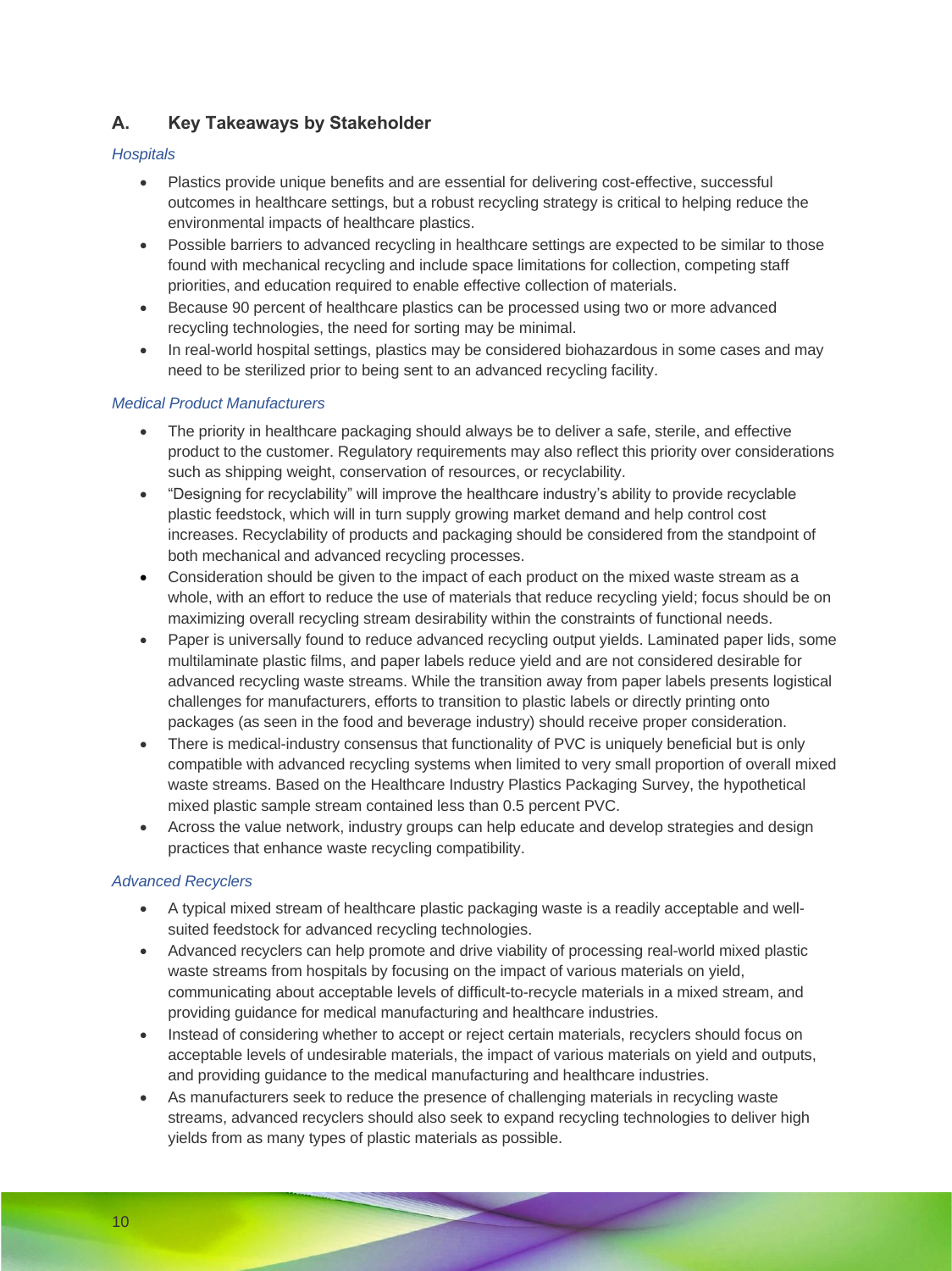• Advanced recyclers whose outputs are used to create like or better products enable material circularity, thereby reducing landfill waste, carbon emissions, and reliance on fossil fuels.

## <span id="page-21-0"></span>**i. Future Research**

Future project work has been proposed to test actual mixed plastic waste streams from two or more hospitals. The goal of this work would be to process a real-world mixed plastic healthcare waste stream with a range of current advanced recycling technologies. Examining real-world waste streams, rather than undiluted single-stream batches of discrete products, will more accurately represent overall compatibility of mixed waste streams with advanced recycling and will provide insights into the way impurities are diluted in order to achieve strong yields.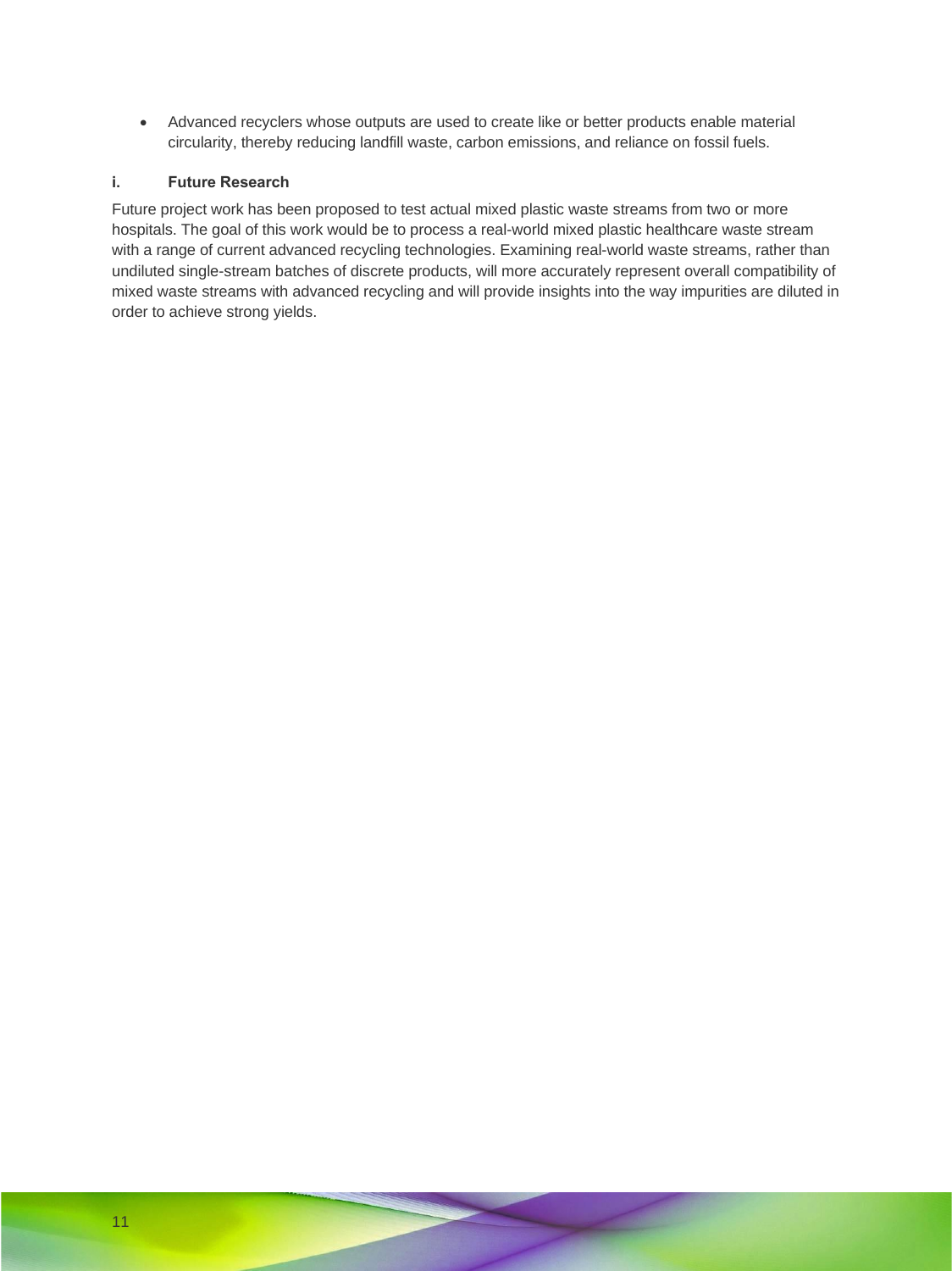## <span id="page-22-0"></span>**VI. References**

Baca, Joshua. 2021. "What is Advanced Recycling? And Why is it So Important for Meeting the Growing Demand for Recycled Plastics? ." *americanchemistry.com.* June 10.

https://www.americanchemistry.com/chemistry-in-america/news-trends/blog-post/2021/what-isadvanced-recycling-and-why-is-it-so-important-for-meeting-the-growing-demand-for-recycledplastics.

Barndollar, Hadley. 2021. "The COVID pandemic has produced a 'staggering' amount of waste. Where is it all going?" *providencejournal.com.* April 8.

https://www.providencejournal.com/story/news/2021/04/08/covid-pandemic-medical-wastedisposal-crisis-ppe-testing-vaccine-equipment/4839287001/.

- Center for EcoTechnology. 2018. "What is the National Sword?" *centerforecotechnology.org.* May 9. https://www.centerforecotechnology.org/what-is-the-national-sword/.
- Closed Loop Partners. 2021. "A Landscape Mapping of the Molecular Plastics Recycling Market." *Closed Loop Partners.* https://www.closedlooppartners.com/research/advancing-circular-systems-forplastics/.
- —. 2021. "Assessing Molecular Recycling Technologies in the United States and Canada." *Closed Loop Partners.* https://www.closedlooppartners.com/research/transitioning-to-a-circular-system-forplastics-assessing-molecular-recycling-technologies-in-the-united-states-and-canada-2/.
- —. 2021. "Closed Loop Partners Releases First-of-its-Kind Report Evaluating the Role of Molecular Recycling Technologies in Addressing Plastic Waste." *Closed Loop Partners.* November 17. https://www.closedlooppartners.com/closed-loop-partners-releases-first-of-its-kind-reportevaluating-the-role-of-molecular-recycling-technologies-in-addressing-plastic-waste/.
- Eschner, Kat. 2017. "How the 1970s Created Recycling As We Know It." *smithsonianmag.com.* November 15. https://www.smithsonianmag.com/smart-news/how-1970s-created-recycling-we-know-it-180967179/.
- n.d. "ExxonMobil 2020 Annual Report." *corporate.exxonmobil.com.* https://corporate.exxonmobil.com/- /media/Global/Files/investor-relations/annual-meeting-materials/annual-report-summaries/2020- Annual-Report.pdf.
- 2021. "ExxonMobil to build its first large-scale plastic waste advanced recycling facility." October 11. https://corporate.exxonmobil.com/News/Newsroom/News-releases/2021/1011\_ExxonMobil-tobuild-its-first-large-scale-plastic-waste-advanced-recycling-facility.
- Hundertmark, Thomas, Mirjam Mayer, Chris McNally, Theo Jan Simons, and Christof Witte. 2018. "How plastics waste recycling could transform the chemical industry." *mckinsey.com.* December 12. https://www.mckinsey.com/industries/chemicals/our-insights/how-plastics-waste-recycling-couldtransform-the-chemical-industry.
- n.d. "Introducing chemical recycling: Plastic waste becoming a resource ." *cefic.org.* https://cefic.org/app/uploads/2020/03/Cefic-Position-Paper-on-Chemical-Recycling.pdf.
- Ives, Mike. 2021. "The Covid crisis is now a garbage crisis, too." *economictimes.indiatimes.com.* September 19. https://economictimes.indiatimes.com/news/international/world-news/the-covidcrisis-is-now-a-garbage-crisis-too/articleshow/86334123.cms?from=mdr.
- Jeswani, Harish, Christian Krüger, Manfred Russ'Maike Horlacher, Florian Antony, Simon Hann, and Adisa Azapagic. 2021. "Life cycle environmental impacts of chemical recycling via pyrolysis of mixed plastic waste in comparison with mechanical recycling and energy recovery." *ScienceDirect.* May 15. https://www.sciencedirect.com/science/article/pii/S0048969720380141?via%3Dihub.
- Macdonald, Gareth John. 2019. "Single-Use Technology Has Biopharma Sizing Up the Recycling Bin." *genengnews.* August 1. https://www.genengnews.com/insights/single-use-technology-hasbiopharma-sizing-up-the-recycling-bin/.
- Meredith, Sam. 2021. "Why a 'crushing' day for Big Oil represents a watershed moment in the climate battle." *cnbc.com.* May 27. https://www.cnbc.com/2021/05/27/big-oil-defeats-represent-awatershed-moment-in-the-climate-battle.html.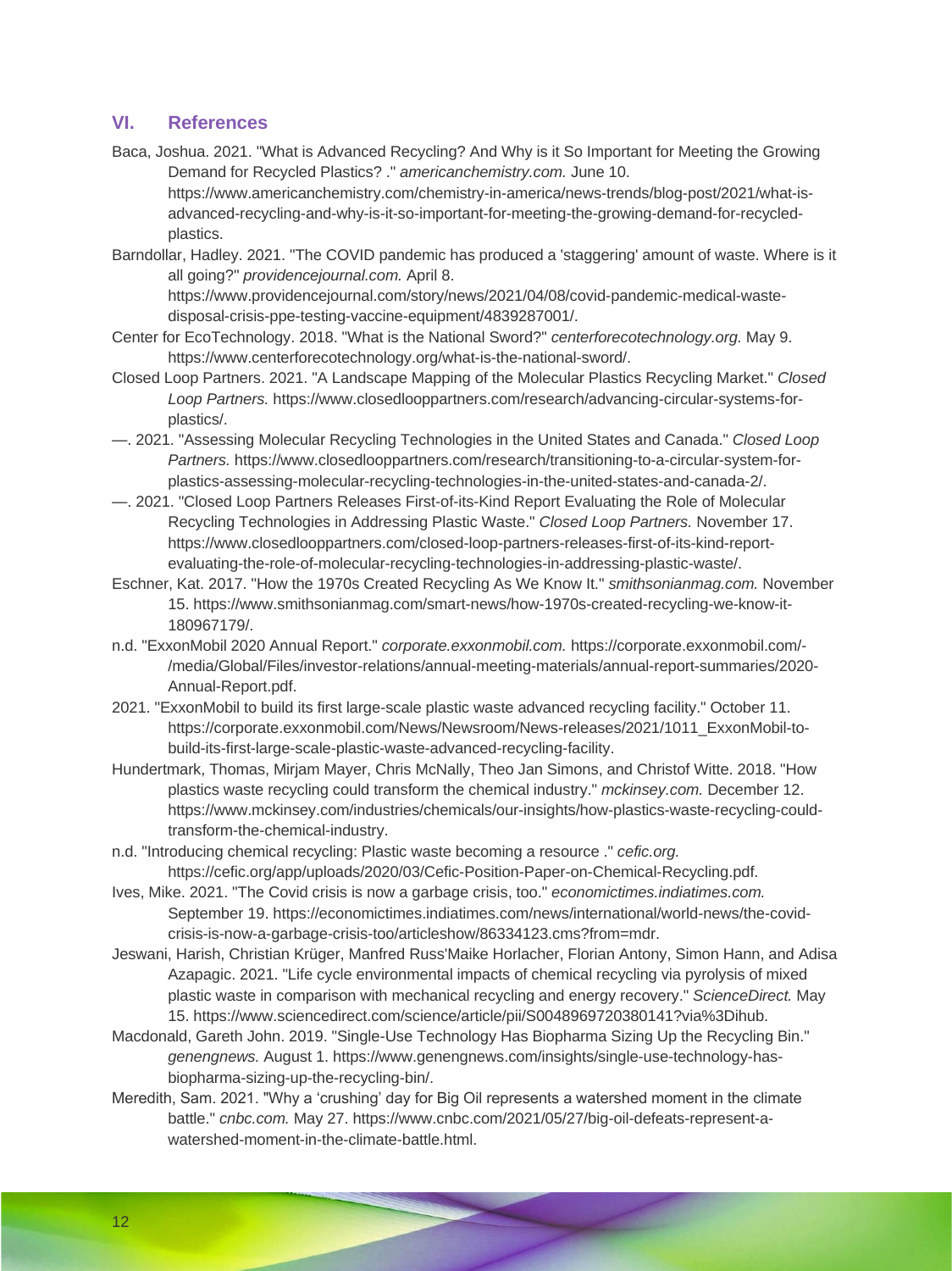- n.d. "More Than 9.94 Billion Shots Given: Covid-19 Tracker." *bloomberg.com.* Accessed January 22, 2022. https://www.bloomberg.com/graphics/covid-vaccine-tracker-global-distribution/.
- Rizan, Chantelle, Frances Mortimer, Rachel Stancliffe, and Mahmood F Bhutta. 2020. "Plastics in healthcare: time for a re-evaluation." *Sage Journals.* February 7. https://journals.sagepub.com/doi/abs/10.1177/0141076819890554.
- Toto, DeAnne. 2021. "ACC advises Congress on creating a circular economy for plastics." *recyclingtoday.com.* July 16. https://www.recyclingtoday.com/article/acc-congress-circulareconomy-plastics-proposals.
- Weeda, Allison. 2021. "The Royal Society of Medicine Journals: Plastics in Healthcare: Time for a Re-Evaluation." *amdr.org.* June 3. http://amdr.org/2021/06/the-royal-society-of-medicine-journalsplastics-in-healthcare-time-for-a-re-evaluation/.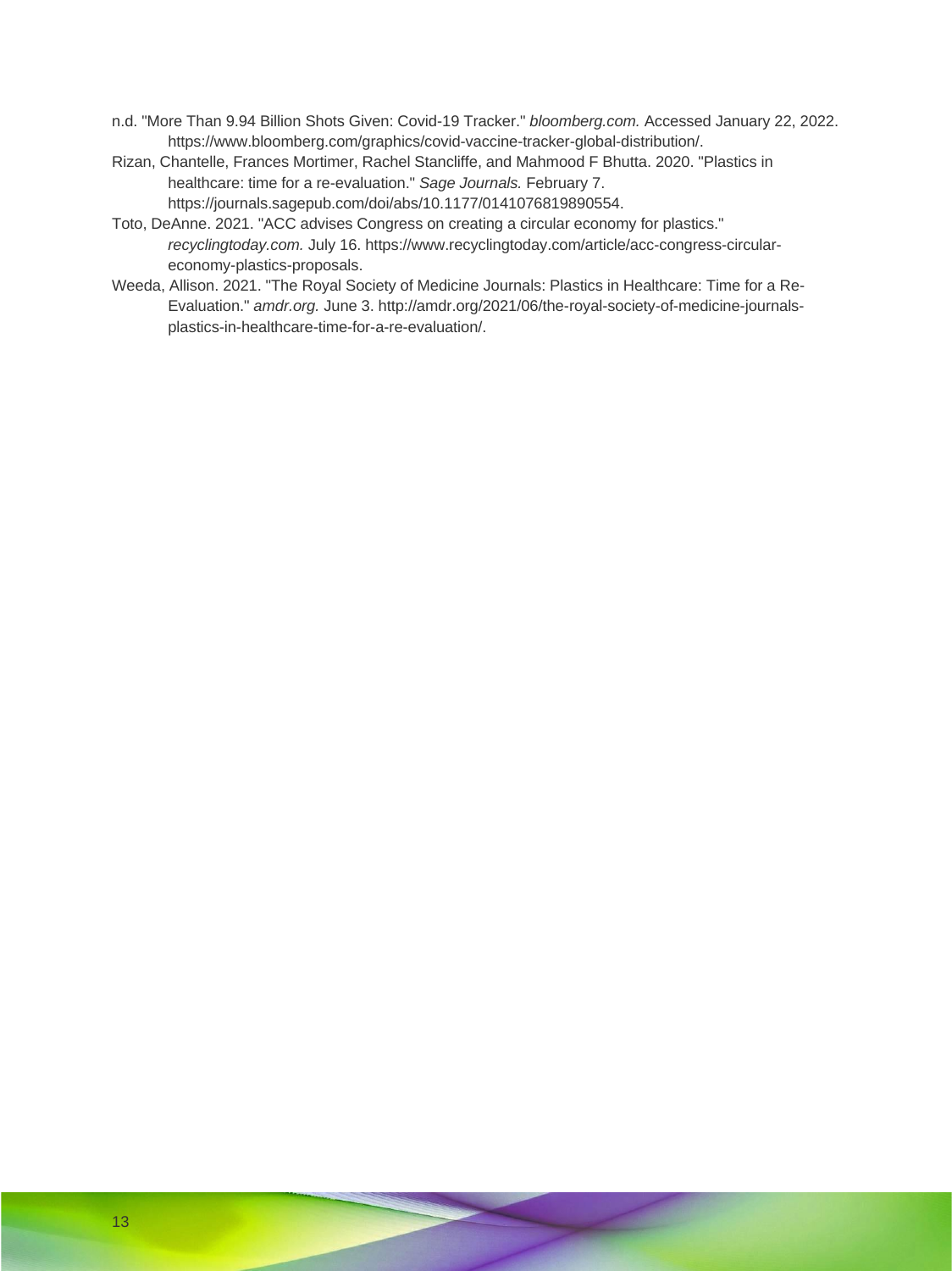# <span id="page-24-0"></span>**Appendix 1: Table Summary of Samples**

| <b>Primary</b><br><b>Composition</b>                 | <b>Generic Product</b><br><b>Description</b>                   | <b>Additional Materials</b>                                                           | # of<br><b>Samples</b> | # of Samples<br><b>Determined to be</b><br><b>Compatible with</b><br><b>Advanced Recycling</b> |
|------------------------------------------------------|----------------------------------------------------------------|---------------------------------------------------------------------------------------|------------------------|------------------------------------------------------------------------------------------------|
|                                                      | PP forming film                                                | POLYETHYLENES*                                                                        | $\mathbf{1}$           | 1                                                                                              |
| <b>POLYPROPYLENE</b>                                 | PP/Nylon forming<br>film                                       | POLYAMIDE NYLON<br>(OPA)                                                              | $\overline{2}$         | $\overline{2}$                                                                                 |
|                                                      | PP sealed pouch<br>with synthetic<br>lidstock                  |                                                                                       | $\mathbf{1}$           | 1                                                                                              |
|                                                      | PP tray with<br>synthetic lidstock                             |                                                                                       | $\mathbf{1}$           | $\mathbf{1}$                                                                                   |
|                                                      | <b>Bioprocess</b><br>container film                            | <b>TIE RESINS</b><br>(UNSPECIFIED),<br>POLYESTER,<br>ETHYLENE VINYL<br>ALCOHOL (EVOH) | $\overline{4}$         | $\overline{4}$                                                                                 |
|                                                      | Coated synthetic                                               | POLYETHYLENES*                                                                        | $\mathbf{1}$           | 1                                                                                              |
| POLYETHYLENES*                                       | HDPE tray with<br>synthetic lidstock                           |                                                                                       | 1                      | 1                                                                                              |
|                                                      | HDPE/peelable<br>PE coex to PE<br>coex forming web<br>3D pouch |                                                                                       | $\mathbf{1}$           | 1                                                                                              |
|                                                      | HDPE/peelable<br>PE coex to<br>synthetic 2D<br>pouch           |                                                                                       | $\mathbf{1}$           | 1                                                                                              |
|                                                      | Nylon/PE forming<br>film                                       | POLYAMIDE NYLON<br>(OPA)                                                              | $\mathbf{1}$           | $\mathbf{1}$                                                                                   |
|                                                      | Nylon/PE pouch<br>laminate                                     | POLYAMIDE NYLON<br>(OPA)                                                              | $\mathbf{1}$           | 1                                                                                              |
|                                                      | <b>OPET AIOX</b><br>barrier/PE                                 | POLYETHYLENE<br><b>TEREPHTHALATE</b><br>(PET)                                         | $\mathbf{1}$           | 1                                                                                              |
|                                                      | OPET/PE pouch<br>laminate                                      | <b>POLYETHYLENE</b><br><b>TEREPHTHALATE</b><br>(PET)                                  | 1                      | 1                                                                                              |
|                                                      | PE/nylon forming<br>film                                       | POLYAMIDE NYLON                                                                       | 1                      | $\mathbf{1}$                                                                                   |
|                                                      | <b>OPET AIOx</b><br>barrier/APET                               |                                                                                       | $\mathbf{1}$           | 1                                                                                              |
|                                                      | OPET/APET                                                      | $\overbrace{\phantom{123221111}}$                                                     | $\mathbf{1}$           | 1                                                                                              |
| <b>POLYETHYLENE</b><br><b>TEREPHTHALATE</b><br>(PET) | OPET/PET<br>coating                                            |                                                                                       | 1                      | 1                                                                                              |
|                                                      | <b>PETG</b><br>Insert/Retainer                                 |                                                                                       | $\mathbf{1}$           | 1                                                                                              |
|                                                      | PETG Tray                                                      |                                                                                       | 1                      | 1                                                                                              |
|                                                      | PETG tray with<br>synthetic lidstock                           | POLYETHYLENES*                                                                        | $\mathbf{1}$           | 1                                                                                              |
| <b>POLYAMIDE</b><br>NYLON (OPA)                      | Nylon film                                                     | POLYAMIDE NYLON<br>(OPA)                                                              | $\mathbf{1}$           | $\overline{0}$                                                                                 |
| <b>PAPER</b>                                         | Coated paper                                                   | POLYETHYLENES*                                                                        | $\mathbf{1}$           | $\mathbf 0$                                                                                    |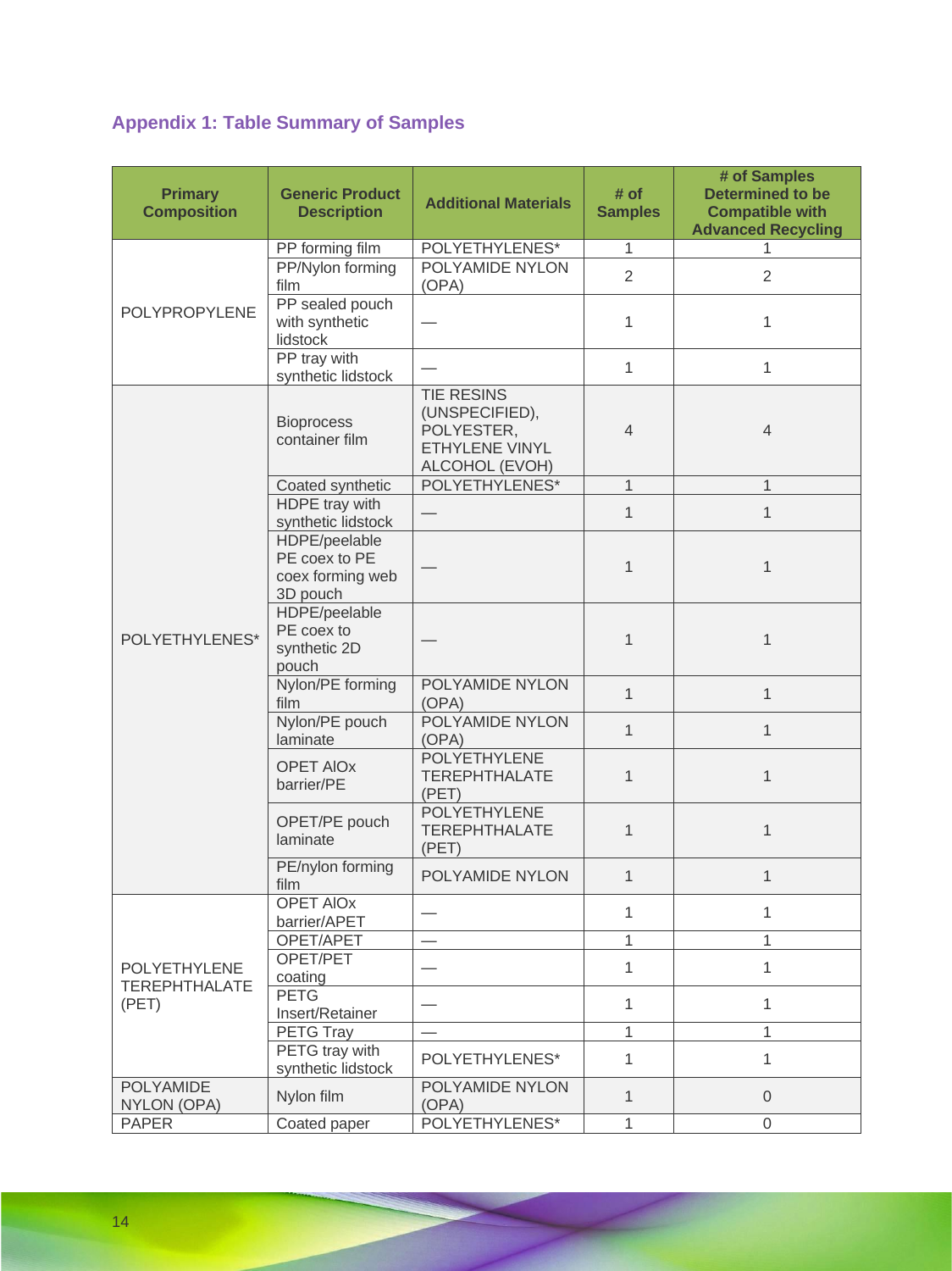| <b>Primary</b><br><b>Composition</b>                                                                                                                                                                      | <b>Generic Product</b><br><b>Description</b> | <b>Additional Materials</b>                                             | # of<br><b>Samples</b> | # of Samples<br><b>Determined to be</b><br><b>Compatible with</b><br><b>Advanced Recycling</b> |  |  |
|-----------------------------------------------------------------------------------------------------------------------------------------------------------------------------------------------------------|----------------------------------------------|-------------------------------------------------------------------------|------------------------|------------------------------------------------------------------------------------------------|--|--|
| <b>IONOMER</b>                                                                                                                                                                                            | EVA/lonomer<br>forming film                  | <b>ETHYLENE VINYL</b><br><b>ACETATE</b>                                 |                        |                                                                                                |  |  |
| <b>FOIL</b>                                                                                                                                                                                               | <b>OPET/Foil/PE Foil</b><br>pouch laminate   | POLYETHYLENES*,<br><b>POLYETHYLENE</b><br><b>TEREPHTHALATE</b><br>(PET) |                        |                                                                                                |  |  |
| * Polyethylenes include: polyethylene (PE), high density polyethylene (HDPE), low density polyethylene<br>(LDPE), and linear low-density polyethylene (LLDPE). HDPE comprises ~30% of surveyed materials. |                                              |                                                                         |                        |                                                                                                |  |  |